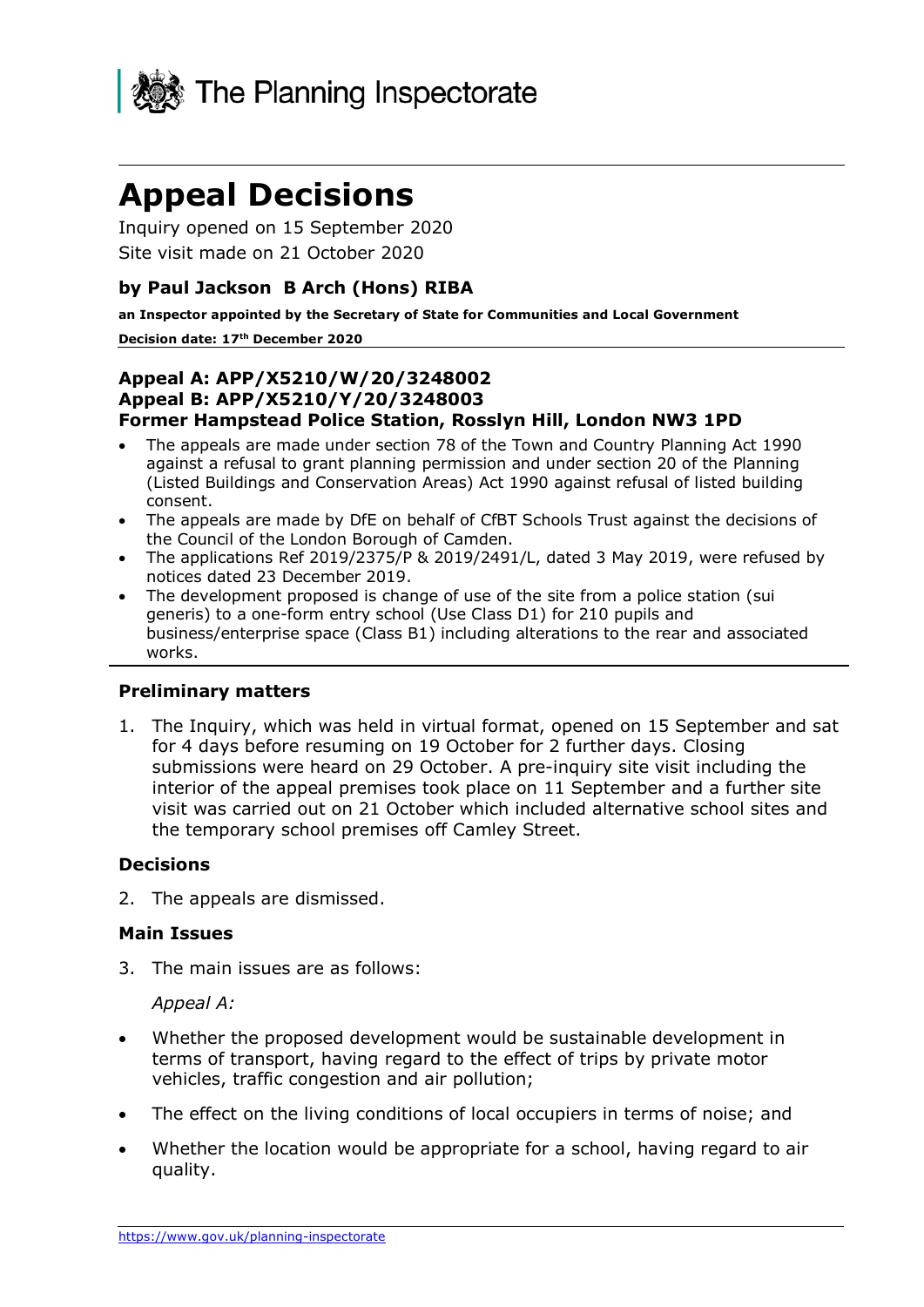## *Appeal B:*

The effect of the proposed development on the architectural quality and historic interest of the former police station and magistrate's court, which is listed at Grade II.

## **Reasons**

## *The site and its surroundings*

- 4. The former Hampstead Police Station and Magistrates Court was designed by J Dixon Butler, architect to the Metropolitan Police, and dates from 1912/13. It is one of several police stations by the same architect in a similar style constructed around the same time. It is a 4 storey mainly red brick building with stone dressings and a slate roof, combining a mix of classical and Arts and Crafts styles. It lies on a corner at the southern edge of Hampstead Village and is a prominent civic building locally. It is referred to in the Hampstead Conservation Area Statement (HCAS) as an imposing feature of the Rosslyn Hill and Downshire Hill streetscape character. The building has been vacant since 2013.
- 5. The site includes a car park at the rear, accessed from Downshire Hill, in which there is a 2 storey former stable block. The car park, which would become the school playground in the proposed scheme, adjoins the back gardens of dwellings in Rosslyn Hill, Downshire Hill and Hampstead Hill Gardens. Adjoining the police station building is a Victorian house, 26 Rosslyn Hill, formerly used as living accommodation by the police. It does not form part of the appeal site.
- 6. The character of the area can be described as mainly residential and dominated by 2 and 3 storey Victorian dwellings with pleasant rear garden areas.

#### *Planning policy*

- 7. The development plan includes The London Plan (consolidated with alterations since 2011) of March 2016 (LonP), the Camden Local Plan of 2017 (LP) and the Hampstead Neighbourhood Plan 2018-2033, adopted in 2018 (NP). The LonP is to be replaced by The London Plan (intend to publish- clean version) Spatial Development Strategy for Greater London (RLonP) which was published in December 2019 following examination in public, consideration by a panel of Inspectors and subsequent changes. The Secretary of State has since directed changes with respect to housing delivery. Insofar as policies of the RLonP concern the matters at issue in these appeals, the RLonP carries very significant weight.
- 8. Various supplementary planning documents have been recently adopted as Camden Planning Guidance. The most relevant are referred to throughout these decisions.

#### *Whether the proposed development would be sustainable development in terms of transport*

9. Abacus Belsize Primary School is a mixed single form entry (210 pupils) primary school that opened in September 2013 under the Free Schools Programme to serve the children of Belsize Park NW3. The school is now in its second temporary premises behind St Pancras Station at the Jubilee Waterside Centre. This location is about 2.7 kilometres (km) from the centre of the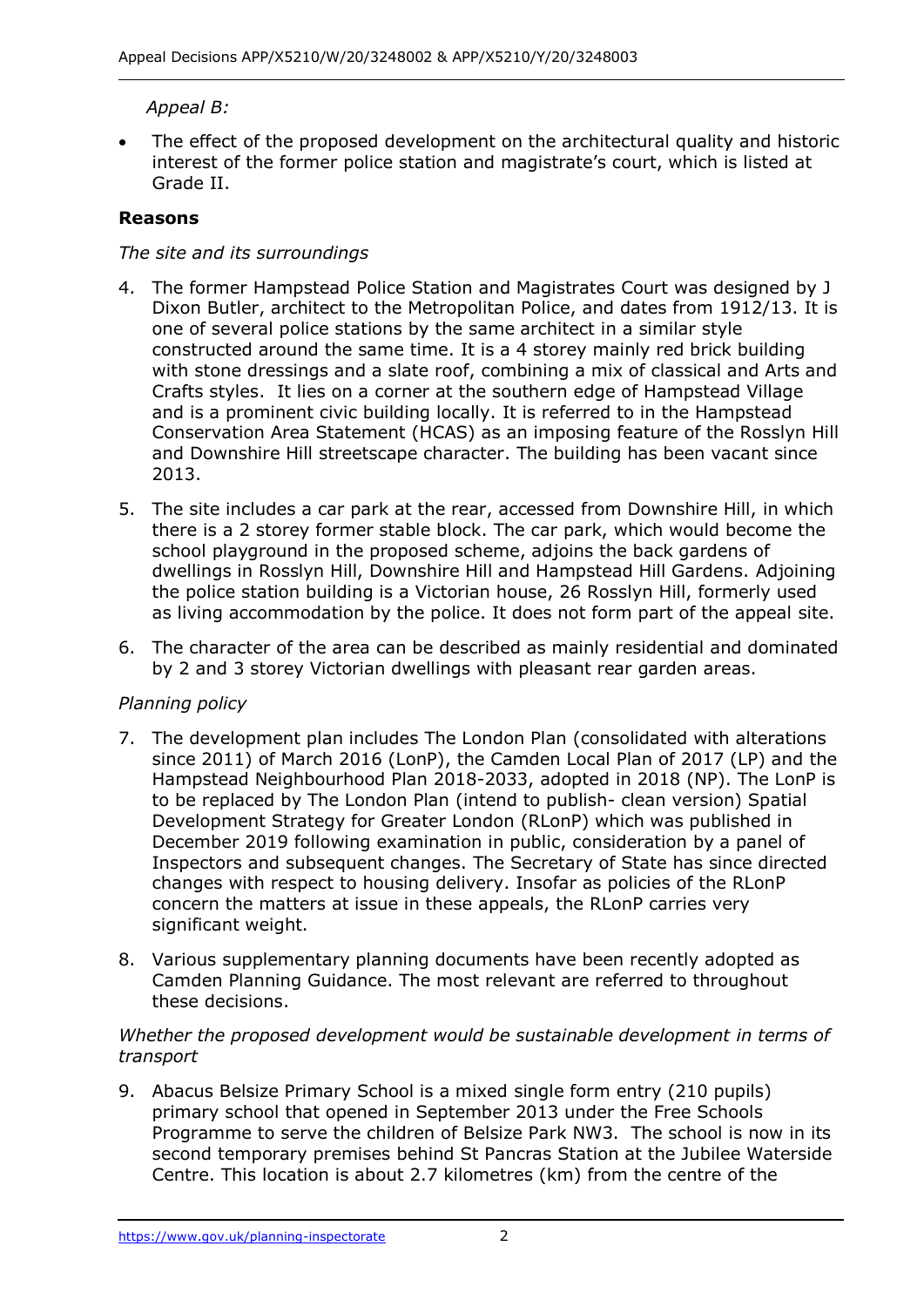school's catchment, which encompasses the area known as Belsize Park. Currently the pupils are taken to and from school by bus from collection points at Belsize Park Library and close to Swiss Cottage Leisure Centre.

- 10. Use of the police station varied according to different policing methods over 100 years, declining in more recent times. The magistrate's court remained in use until 1998. I do not give weight to the lately expressed idea that assessment of the baseline should be based on abandonment of the former use. The evidence of local residents, which I have no reason to quibble with, and which could not be refuted by the appellant, is that vehicle movements to and from the site have declined gradually over the last 35 years. That is commensurate with what is known about police activity in the building. It is highly unlikely that the police might now change strategy, re-purchase and use the building again for police activity of any sort. Nevertheless, should they choose to, and that could be done without any planning permission being necessary, a hypothetical case arises in which it would be reasonable to look at trip generation at other comparable police stations. This strategy was agreed with the Council.
- 11. The Kentish Town Police Station has a similar floor area. The car park at the appeal site had 14 operational spaces being used in 2006 for various police activities, without including the courthouse function. The survey data is not definitive or conclusive, because policing changes regularly and the metropolitan force has had to rationalise services due to financial pressures. However, it is not unreasonable to conclude that police use could potentially generate significant vehicle traffic every day, in the region of 53 total vehicle trips at morning and afternoon school times and 169 during the whole day from 07.00 to 19.00.
- 12. Residential and office use are potentially feasible alternatives for this civic building but even if car-free occupation could be agreed in any planning consent, taxis, deliveries, car club cars and commercial transport trips would still be generated, of an uncertain quantum.

#### *Private motor vehicles*

- 13. The former police station is just over 220 metres (m) along the A502 Rosslyn Hill from the north eastern corner of the Belsize Park catchment area, about 1.73 kilometres (km) from the south east corner along Haverstock Hill and around 700m from the approximate centre of the catchment.
- 14. Objectors' main concerns relate to the effectiveness of the travel plan that the school would put in place discouraging use of private cars for the school run; the likelihood that time pressures in the morning and weather would often mean parents choosing to use their own transport; the availability of kerb space outside the school before 9.00 am when restrictions come into force; the prospect that parents may move away from the area after succeeding in getting a place at the school, and the likelihood that children and parents would be disinclined to walk up the hill to the appeal site location.
- 15. Only the northern part of the catchment is within easy walking distance of the appeal site, bearing in mind the lower walking speed of young children. The southern part of the catchment is within a reasonable walking distance of the pick-up points used by the buses going to the present temporary site. A school on the appeal site reverses that situation. Pupils in the northern part of the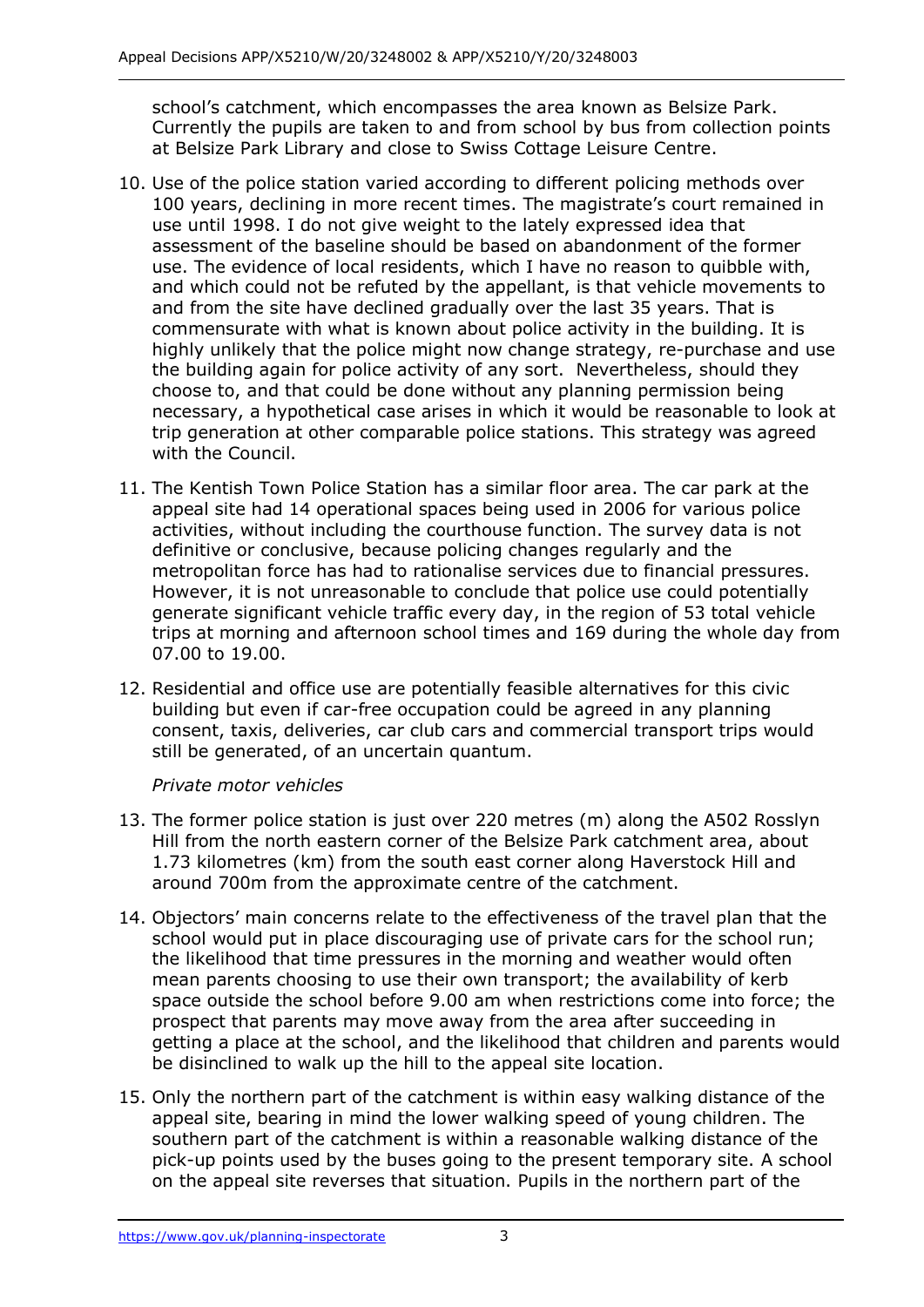catchment would be more likely to walk, but those to the south, say beyond Nutley Terrace and Belsize Avenue might be tempted to use private transport.

- 16. However, there are plenty of bus stops throughout the catchment that provide regular services, generally 4-6 per hour, which would be convenient for pupils travelling to the proposed school location, with a walk of varying length at either end of the journey. The appeal site lies in  $PTAL<sup>1</sup>$  zone 4 and zone 5 is a short distance to the south east. Services C11 and 168 serve the southern and eastern parts of the catchment, providing 5/6 buses an hour to stops near the junction with Pond St and at Pilgrims Lane. These routes could provide a realistic alternative for many of the families that live in the southern part of the catchment that would otherwise have to contemplate walking up Haverstock Hill. In considering this matter, the limited bus lane on Haverstock Hill would do little to relieve congestion for passengers on public transport and there remains the question of ensuring children remain safe on the journey and getting to and from bus stops- choices that parents make every day with their children's well-being in mind.
- 17. Surveys show that only a small proportion of parents currently drive their children to the school or to the bus pick-up points. This is consistent with surveys undertaken at other primary schools in Camden. The school's travel plan would seek to encourage walking, cycling and public transport. I heard from several parents at the Inquiry who asserted that they would walk their children to the new school site or use the parent-led 'walking bus' through quiet suburban roads in Belsize Park. I give little weight to the concern that a snapshot 'hands-up' survey of how children arrived at school on any particular day does not provide a reasonably reliable indication of private car use- this method is standard practice in Transport for London's STARS <sup>2</sup> accreditation programme and has not been questioned by the Council's highway officers. The Council accepted that the STARS programme is bearing fruit. I accept that selective use of statistics can be misleading when comparing one school with another because of differences in school ethos, parent background, accessibility of public transport, location and historical factors, all affecting the modes used. Moreover, although car ownership in Belsize park is above the average for Camden (reflecting the size and type of housing) around 53% of families do not own a car.
- 18. Having said that, notwithstanding the strong 'ethos' of the school, there is no means of preventing parents from making the judgement on the day that they feel is best for their children. In making that choice, public transport may well prove less attractive than the current bespoke and supervised service. A greater proportion of school trips are therefore likely to be made by private car, probably in the region of between 5% and 17%<sup>3</sup>. The Council's suggested figure of 22% derives largely from New End and Christchurch schools which have quite different circumstances including nursery children, a wider catchment and lower PTAL scores. The proportion of drop-offs and pick-ups there may be reduced in the future by local road closures<sup>4</sup>.
- 19. When the school was temporarily situated at Haverstock Hill, 500m south of the proposed location, 96% of pupils walked, scooted or cycled to school or

<sup>1</sup> Public Transport Accessibility Level

<sup>&</sup>lt;sup>2</sup> Sustainable Travel: Active, Responsible, Safe

 $3$  The average mode share by car across all Camden primary schools is 17% (Burke rebuttal proof para 2.6)

<sup>4</sup> The Healthy School Street initiative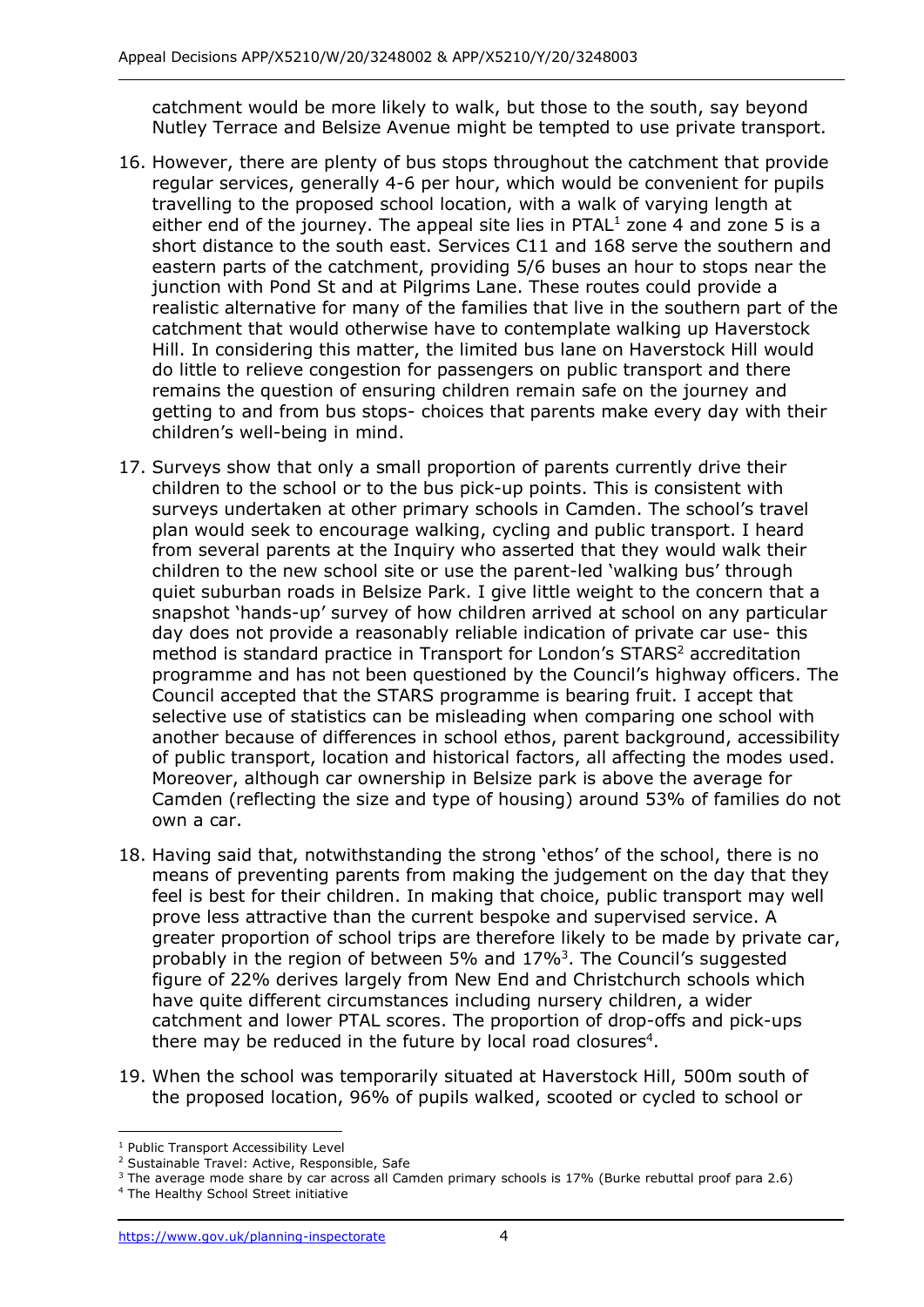used public transport. The proposed site at Rosslyn Hill is further away from the catchment and up a gradient. The HCRD's assessment of a mode share of 8-10% is probably nearer the average proportion of private car school trips that could be expected over a year at Rosslyn Hill. That would equate to in the region of 75 movements a day on the 'school run' during term time. To that should be added staff vehicles, trips generated by visitors to the offices, occasional community use and deliveries. Even if the 8-10% estimate is an underestimate, and it might be on wet days, the total figure is unlikely to approach the daily potential total for police station use. A greater number of trips during school drop-off and collection times may occur from time to time but that would not mean that in the overall picture, the sustainable transport aims of policies C2 and T1 of the LP would not be met.

- 20. Use of the building as a school would lead to removal of some car parking spaces to create a 'School Keep Clear' area for safety reasons. This is likely to tempt some parents to stop at the kerb to drop off children, but such activity would be against the law as well as the ethos of the school, and would conflict with the aims of the Travel Plan, which would be subject to regular monitoring. The only situation in which parents might continue to send children to the school after moving away from the area is when a sibling obtains a place because of an older brother or sister already at the school. The numbers are unlikely to be great, however; all schools operate similar policies in this respect.
- 21. The overriding consideration is that the Abacus school exists and the pupil journeys already take place. Some parents from the northern part of the catchment are likely to be driving to the existing pick-up points in the south, especially in the evenings when children would otherwise need to walk uphill when they are tired. These will be replaced by some who choose to drive to the new school site from the southern part from time to time. Taking all the evidence into account, the opportunity for choice provided by withdrawing the bespoke bus service is likely to lead to additional private car use, but it has not been shown that this would necessarily amount to a significant increase, compared with the existing or likely alternative uses for the building- especially bearing in mind that the school will only be open part of the year. I conclude that the proportion of parents likely to use private cars for trips to the new school site is unlikely to exceed the level of use experienced on the site when it was a fully functioning police station, but is likely to be more than has been generated at any time during the last 30 years of police activity. Overall, the premises would be easily accessible by sustainable modes of travel and there would be no conflict with the relevant aims of LP policies T1 and C2.

## *Congestion*

22. In this respect the main concern is the level of traffic experienced in Hampstead, Belsize Park and particularly on Rosslyn Hill due to school trips and the likelihood that the appeal scheme would be a traffic-generating use. There is no disagreement that Rosslyn Hill is a busy road, but it is not one of the most heavily trafficked roads in Camden. It does suffer distinct peaks in flow in the morning and evening rush hours. There is no doubt that much of this traffic is school related. Given the conclusions above on the actual anticipated number of journeys compared to the potential of the existing police station use, there is likely to be some additional pressure on traffic congestion, limited to drop-off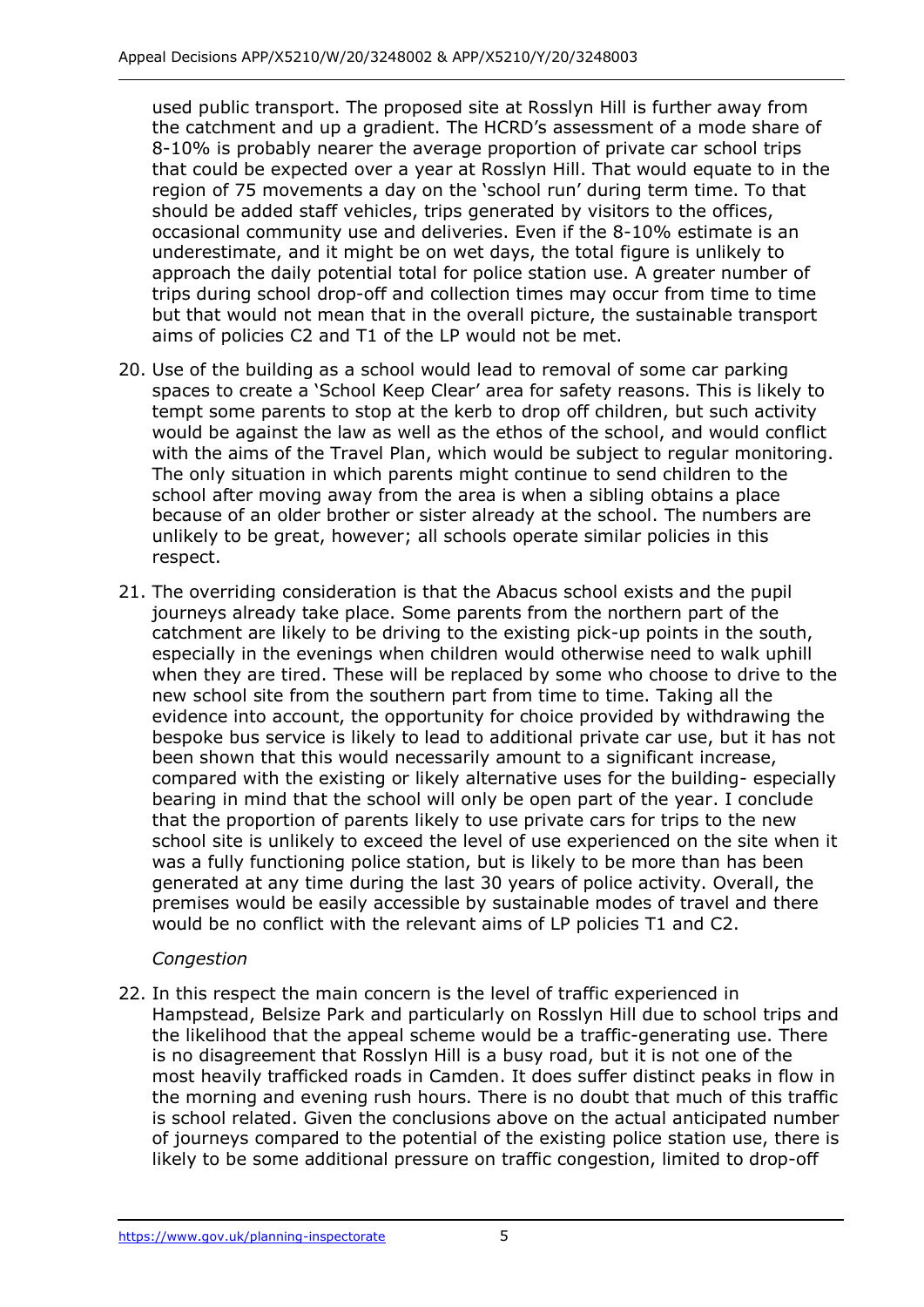and collection times. That would be a noticeable increase compared to use of the premises in more recent years.

- 23. The HCRD evidenced photographs of congestion at the junction between Rosslyn Hill and Downshire Hill but the circumstances at the time were unclear and similar difficulties can occur at any time in urban areas for no clear reason.
- 24. Even with the loss of some spaces around the school following change of use, there would be spare parking capacity in local streets. It has not been shown that if a small number of parents used these to drop off or pick up children, any increase in local congestion would occur, let alone an unacceptable level.
- 25. Even if the Council's prediction (assuming a 22% modal split) of 184 trips actually took place, that would be less than the daily fluctuation of traffic levels normally experienced on Rosslyn Hill. The more likely increase of around 67-84 movements (17-21 to and from the school in the morning and afternoon peaks) would be negligible in the context of the existing flow on this road and well below the overall daily number of movements likely in police station useand comparable with police use in peak times.
- 26. Moreover, traffic monitoring shows a consistent downward trend in total vehicle numbers on Rosslyn Hill over the last 10 years. The reasons for this are not entirely clear and future trends are difficult to predict, the professional witnesses disagreeing on this point at the Inquiry. Vehicle ownership continues to rise in the London area. The extent of the annual drop greatly exceeds any small increase that might occur locally in morning and afternoon peaks due to the appeal proposal, but the longer term uncertainty means that this is a matter that can only carry limited weight.
- 27. In conclusion, the Council accepts that there would no unacceptable effect on highway safety or road networks. There is nothing persuasive to indicate that traffic congestion in the area would increase at drop-off and collection times to an unacceptable level as a result of the change of use or that the proposal would conflict with any traffic congestion aims of development plan policy. Moreover, no persuasive evidence has been produced to show that the proposal would seriously undermine the stated intention to '…*refuse applications for new schools… in (Belsize Park) unless it can be demonstrated that the number of traffic movements will not increase*', as stated in the explanatory text of policy C2.

## *Air pollution*

- 28. The Council's overall concerns on air quality are expressed in different but related reasons for refusal. The first concerns the potential increase in trips to and from the school affecting the local population and the second relates to the location of the school on a main road and the consequences for future pupils. I deal first with the effect of any additional traffic on pollution levels around the site.
- 29. The effect on air pollution goes hand in hand with the potential for an increase in the number of trips by private motor car, visitors and deliveries. Given that the school exists, most of these trips already exist but in a different modal distribution. Most children are currently taken to school by private bus. The move to Rosslyn Hill will lead to a change for some children, those from the northern part of the catchment largely walking or cycling to school and those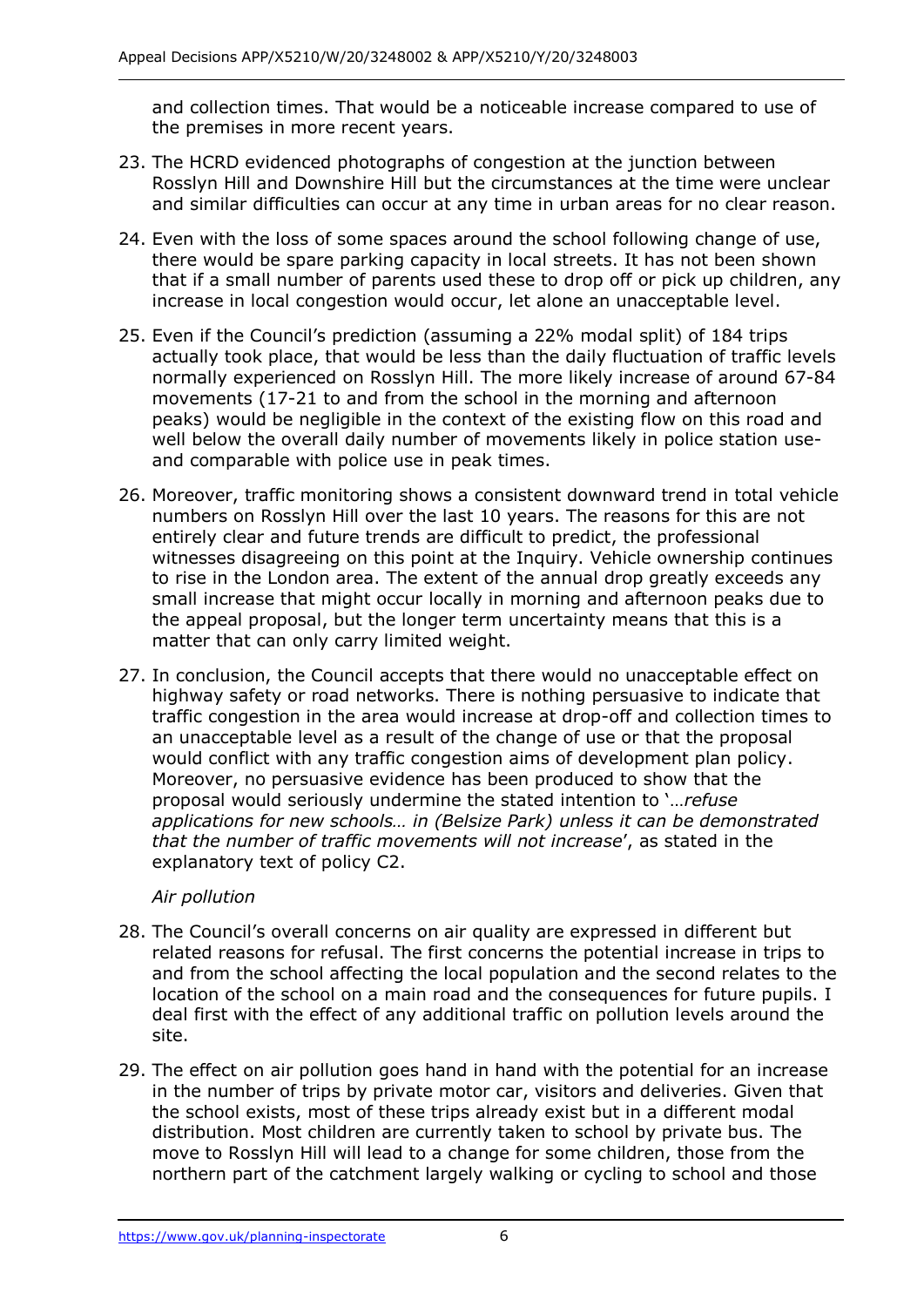living in the south and west more likely to use a walking bus, public transport, or private vehicle. The loss of the bespoke bus service is likely to lead to a higher level of private car trips on some mornings or evenings or both, depending on the season, notwithstanding the ethos of the school and the STARS programme. The mode change is impossible to predict accurately but as discussed above, on the balance of probabilities it may be in the region of 8- 10% of the total trips, compared with 4-5% currently. Against that, the amount of pollution caused by the existing school buses going back and forward to Camley Street is not an insignificant matter.

- 30. It is concluded that any increase in local air pollution would be negligible and would occur only at limited times. There would be a reduction in overall levels compared to the former police station use. The Council acknowledged that there would be no breach of relevant local limit values or national objectives for pollutants. There is no dispute that levels of air pollution on main roads are elevated compared to residential streets, as demonstrated by readings taken by the Hampstead Neighbourhood Forum, but it is a step further to claim that the proposed change of use would unacceptably raise pollution levels, to the extent that permission should be refused. World Health Organisation (WHO) guideline levels are not adopted as legal limits. There would be no obvious conflict with the aims set out in the local Air Quality Management Plan (AQMP).
- 31. That is not to say that areas of elevated air pollution are desirable for nearby occupants, particularly children. It is not desirable to encourage school trips using private cars or to increase levels of congestion along with the resulting pollution. The concerns strongly expressed by the Council and HCRD regarding the numbers of vehicles carrying out school trips in the area are understood, but the increased levels associated with this existing school relocating to the appeal site have not been shown to be unacceptable or to exceed those that were associated with the existing use. The school has a strong ethos of encouraging sustainable transport modes. Any small increase in car transport at school times would be negligible in the overall context of existing traffic levels on Rosslyn Hill, which have been falling for 10 years. No conflict has been identified with the relevant sustainability aims of LP policies T1 and C2, or NP policies TT1 and TT2; or with NPPF paragraphs 170 and 181.

## *The effect on the living conditions of local occupiers in terms of noise*

- 32. The introduction of the school use would bring about a new noise environment at the rear of the former police station amounting to a total of 2 hours of play activity during the school day. There would also be comings and goings between classes and assembling to go to the heath, which would occur between 08.50 and 15.30. There would also be some disturbance associated with children arriving and going home using the Downshire Hill entrance. There would also be some noise emitted by children in the reception class near to the back of the building where they have access to the outside most of the day. The area would be used by children in term time and for 4 weekends during the year, or for about 183 days.
- 33. Nos 50, 51 and 52 Downshire Hill lie very close to the rear car park of the former police station. No. 52 also lies adjacent to the vehicle access. A selfcontained apartment occupies the semi- basement level and the upper 4 floors are in use as one dwelling. The ground floor is used as consulting rooms by the occupant and his colleague who work as psychoanalysts. Nos. 51 and 50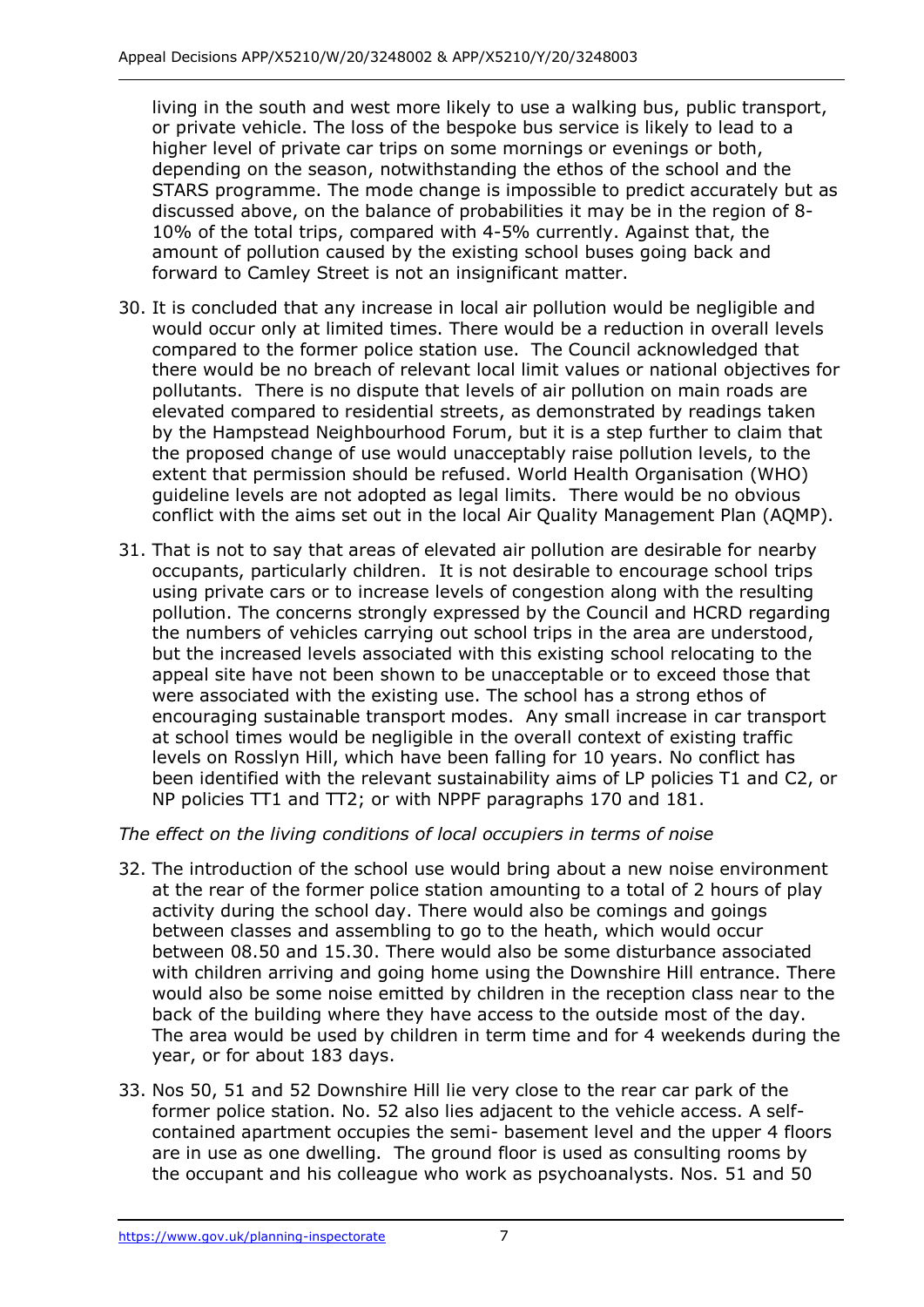are self-contained 4 storey dwellings with similar small rear yard areas. There is no dispute that noise due to police operations in the past was fairly muted and generally limited to vehicles and conversations between small numbers of people. The noise environment at the rear of the appeal building was and is relatively quiet.

- 34. The relevant reason for refusal refers to LP policy A1 which seeks to protect standards of amenity and the quality of life of occupiers and neighbours, by considering many factors including noise levels. Policy A4 refers specifically to noise and vibration and resists development likely to generate unacceptable noise and vibration impacts. Appendix 3 to the LP sets out Camden's noise and vibration thresholds, which expand upon the methodology in National Planning Policy Guidance (NPPG) but does not specifically address noise produced by children at play. Table D is referred to by the Council and the appellant and sets out noise limits applicable to proposed entertainment premises (customer noise, music, plant and vehicles).
- 35. The thresholds relate to methodology in the Noise Policy for England (NPS) and NPPG<sup>5</sup> which indicate 3 levels of noise exposure. The dispute at the Inquiry concerned whether and where the particular noise of children playing would fall between the Lowest Observed Adverse Effect Level (LOAEL) and a Significant Observed Adverse Effect Level (SOAEL), or above this level, at which a significant adverse effect on health and quality of life could occur.
- 36. The NPS states that it is not possible to have a single objective noise-based measure that defines SOAEL that is applicable to all sources of noise in all situations. Consequently, the SOAEL is likely to be different for different noise sources, for different receptors and at different times.
- 37. The Appellant's Noise Assessment provides computer modelling of anticipated noise levels in the gardens of neighbouring dwellings. The modelling takes account of the effects of existing boundary walls and proposed acoustic screens around the playground, as well as the levelling of the playground areas. Whilst the results<sup>6</sup> indicate that the predicted noise levels would just fall within acceptable parameters for customers in entertainment premises (60dBLAeq,T (at AP1 and AP5), reducing to 55dB(A) over the 9.5 hours the school is occupied), the noise produced by children has distinct characteristics in terms of tonality and frequency. The 'dBLAeq' measure flattens out the peaks and troughs and does not reflect the peculiar characteristics of children at play. Figure 19/0084/TH03 in the Noise Assessment shows peak levels of up to 97dBLAmax at the temporary Camley Street site and frequent peaks of over 90dBLAmax with levels of over 80dBLAeq during the most intense period of play. Camley Street is a relatively quiet residential area. By contrast, Figure 19/0084/TH01 shows only 2 occasions when 70dBLAmax was breached (about 71 and 75 dBLAmax) in the police station car park during what would be the whole school day.
- 38. The conclusion to be drawn from this is that local residents are likely to notice frequent very loud and distracting peaks due to children playing when they are in the rear play area and that when it occurs, it would represent a completely different environment to that which exists now. This corresponds to my own observation of children playing outside normally in the playground at Camley

<sup>5</sup> Reference ID: 30-001-20190722 and following

<sup>6</sup> Table 8 referring to Figure 19/0084/F2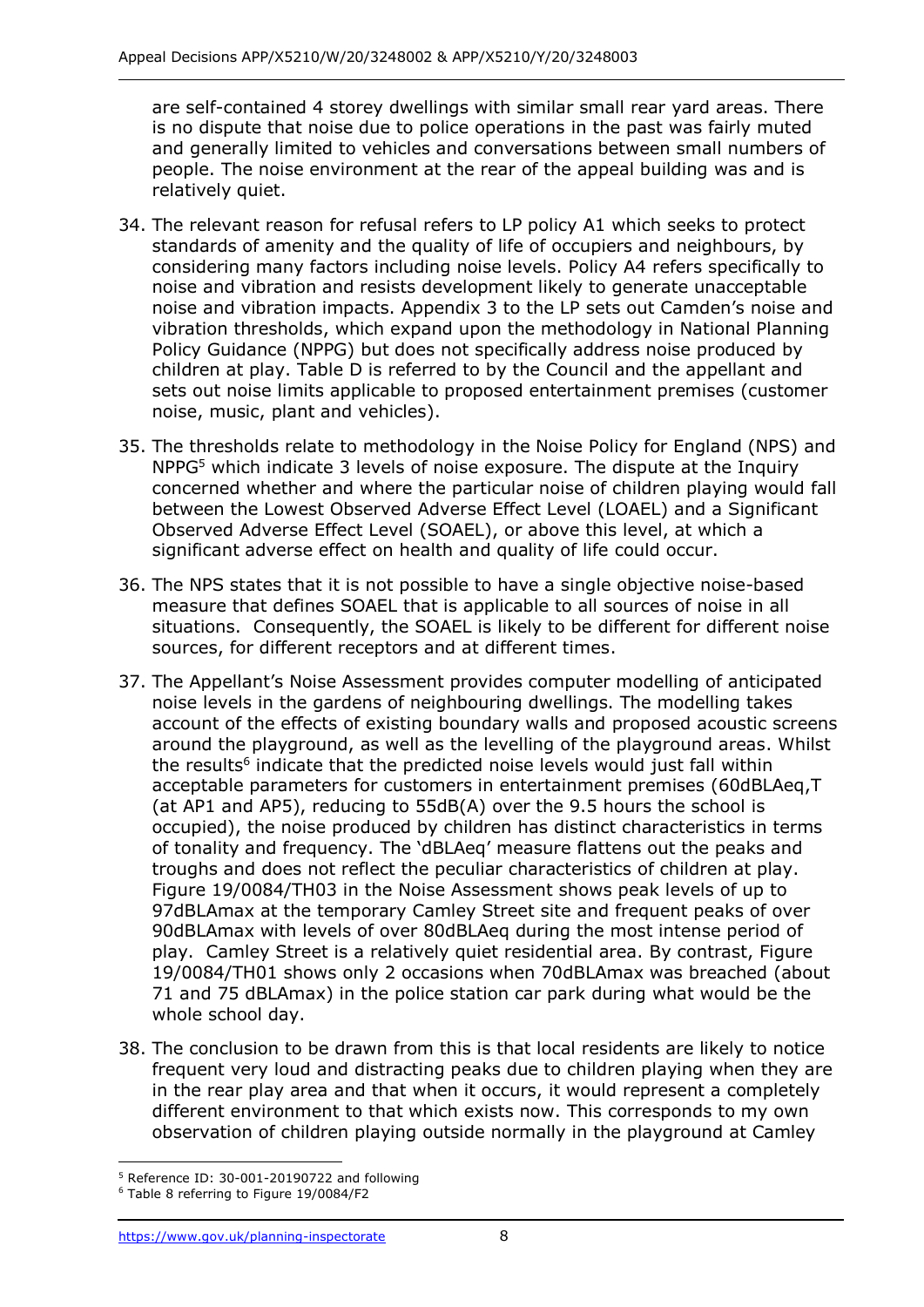Street during the afternoon of 21 October 2020. The noise level would be what most people would expect in close proximity to an external play area after children are let out of the classroom environment. It is not conversational speech and very different to the noise generated by customers at an entertainment venue. It is also very different in character to the noise made by people in the street at night who have over-indulged, which could be associated with 'entertainment'.

- 39. The appellant agreed not specifically taking account of the annoyance factor of children shouting, only pointing out that noise in itself is intrusive above a certain fixed level. The appellant went on to suggest that people affected might wish to change their lifestyle to adapt to the changed environment when children were in the rear play area. In response to questions from HCRD, the appellant did not disagree that there would be a degree of intrusion.
- 40. In terms of mitigation, the Downshire Hill houses mostly affected are only around 1-5 m away from the play area, which limits the potential effectiveness of the proposed acoustic screen. The appellant acknowledged that it would not benefit any of the rooms above ground level. Local occupiers value the south east orientation of the rear elevations of their dwellings, which receive most sunlight. It is unsurprising that the suggestion of a 4m acoustic screen was rejected following a mock-up, particularly in respect of the self-contained semibasement flat at No. 52, as that would have prevented any meaningful sunlight entering the rear terrace and living/dining area and would have seriously affected outlook.
- 41. The occupiers of No. 52 use the ground floor as consulting rooms where quiet conversations are a necessary part of day to day procedure. The first, second and third floors are used as living accommodation. A simple and quite old secondary glazing system has been added to the sash windows of the ground floor consulting room. The Noise Assessment indicates that internal first floor noise levels would be in the region of Leq NR41<sup>7</sup> worst case and Leq NR37 over the 9.5 hour school day with windows closed, with noise levels at the façade of 76dBLAeq,T, reducing to 71dB(A) over the 9.5 hours the school is occupied. At second floor level and above calculations indicate Leq NR40 worst case and Leq NR35 over the school day internally with windows closed. The figures indicate that there would be a level of intrusive noise sufficient to require windows to be shut when the play area is in use and that some noise is likely to be noticeable even when windows are shut.
- 42. It is accepted that the building fabric is more likely to insulate occupants from the highest frequency noise characteristics of children playing, but the overall noise levels speak for themselves. Even with windows closed, the internal noise levels on the first and second floors of No. 52 would be 1dB above a level recognised as representing a significant adverse noise impact<sup>8</sup>. The peaky and intrusive nature of noise from children means that a technical observation that differences of less than 3dB are not readily perceived is of limited relevance.
- 43. It would be unreasonable to expect people to need to have to shut windows during play times, especially on warm days when it would be desirable to keep windows fully open. That would be the case particularly in the middle of the

 $7$  NR-Noise Rating Curve - developed by the International Organization for Standardization to determine the acceptable indoor environment for hearing preservation, speech communication and annoyance  $8$  Areas used as main living accommodation without any secondary or anticipated double glazing.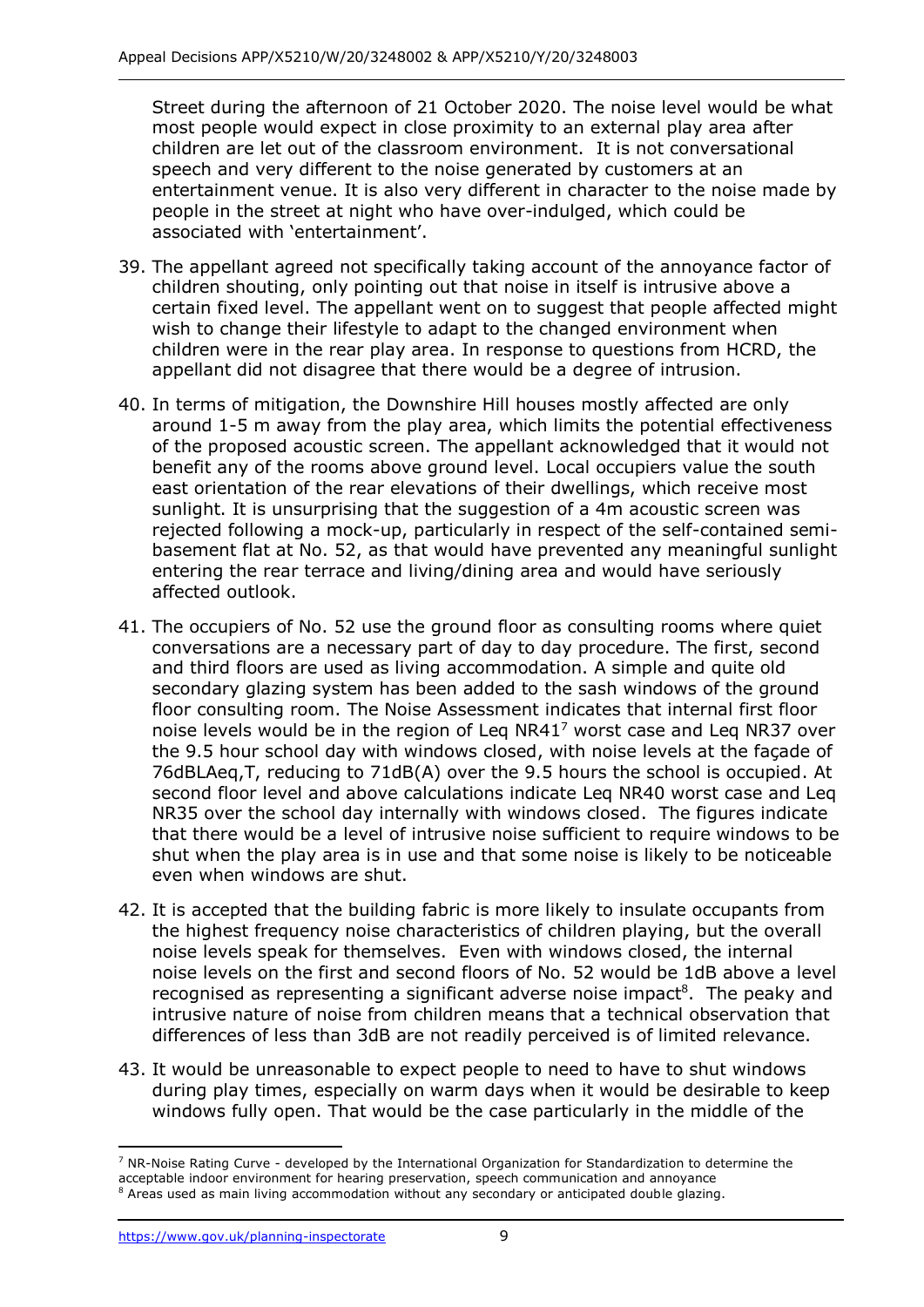day, which would coincide with the longest period of occupation of the play area. It would also be the case that the occupiers would wish to open their windows on the warm sunny side of their houses for reasons of ventilation.

- 44. The levels of noise experienced in most of the only rear outside areas available to the Downshire Hill properties would be in the region of 55dB(A) or lower over the 9.5 hours the school is occupied with a worst case of 59dB(A) when the playground is fully utilised. Whilst this falls just within the 'amber' level set out in Camden's Table D for entertainment premises, the noise characteristics of children playing would significantly increase the annoyance factor during playtimes. The worst noise level predicted in the garden of No. 52 (location AP1) from the playground (when fully occupied) is higher at 64dBLAeq,T, reducing to 60dB(A) over the 9.5 hours the school is occupied. This equates to a 'red' level in Camden's Table D and takes into account the 2-2.25m high solid brick wall separating the properties, without the screening that was offered. NPPG advises that such standards should not be applied as rigid thresholds, but all the evidence suggests that the actual level of annoyance and intrusion would be very significant when the play area is being used. The appellant does not disagree that it equates to a SOAEL for the occupants. There is nothing to suggest that this dwelling would necessarily be unoccupied during the day or that it would not be occupied by a retired couple or anyone who needs to stay or work, or indeed sleep at home.
- 45. The 2 hour overall limit on use of the outdoor play area proposed in a suggested condition would include part or full occupation (60-120 children) of the area at morning break time from 10.15 to 11.00 and part occupation (90 children) at lunchtime from 12.15 to 13.00. The appellant acknowledges that arrival and going home time disturbance is not allowed for, nor is any assembly of children prior to walking to the heath, where most PE classes are proposed to be held. Children in the process of passing between classrooms would not be included. The 2 hour limit gives some leeway for the school, but the practical difficulties in controlling exuberant children between periods of learning and at the beginning and end of play times indicate a practical problem in enforcing the limit from day to day. Short periods of disturbance outside the permitted 2 hours maximum would occur, and some noise, though much less significant, would be generated by the reception children who would have unrestricted access to the area under the canopy.
- 46. The need to open or close windows several times a day to allow continued reasonable use of living and working accommodation would be significantly intrusive. There would be no alternative means of ventilation in the living areas of these dwellings. Quality of life for the occupants would be noticeably and significantly diminished. It is notable that apart from the former stable block, no part of the proposed school buildings would be as close to the main part of the playground as the dwellings on Downshire Hill.
- 47. The appellant's Noise Assessment acknowledges '*a significant adverse noise impact is assessed for some periods of the daytime for some Downshire Hill residences where the relevant residents have indicated they would prefer no new acoustic screening be erected to their relevant section of the site boundary*'. As explored at the Inquiry, the benefits of the screening, if otherwise acceptable, would be marginally perceptible and then only in the rear gardens and at semi-basement and ground floor level. All of the living accommodation above ground floor level would be exposed to the unmitigated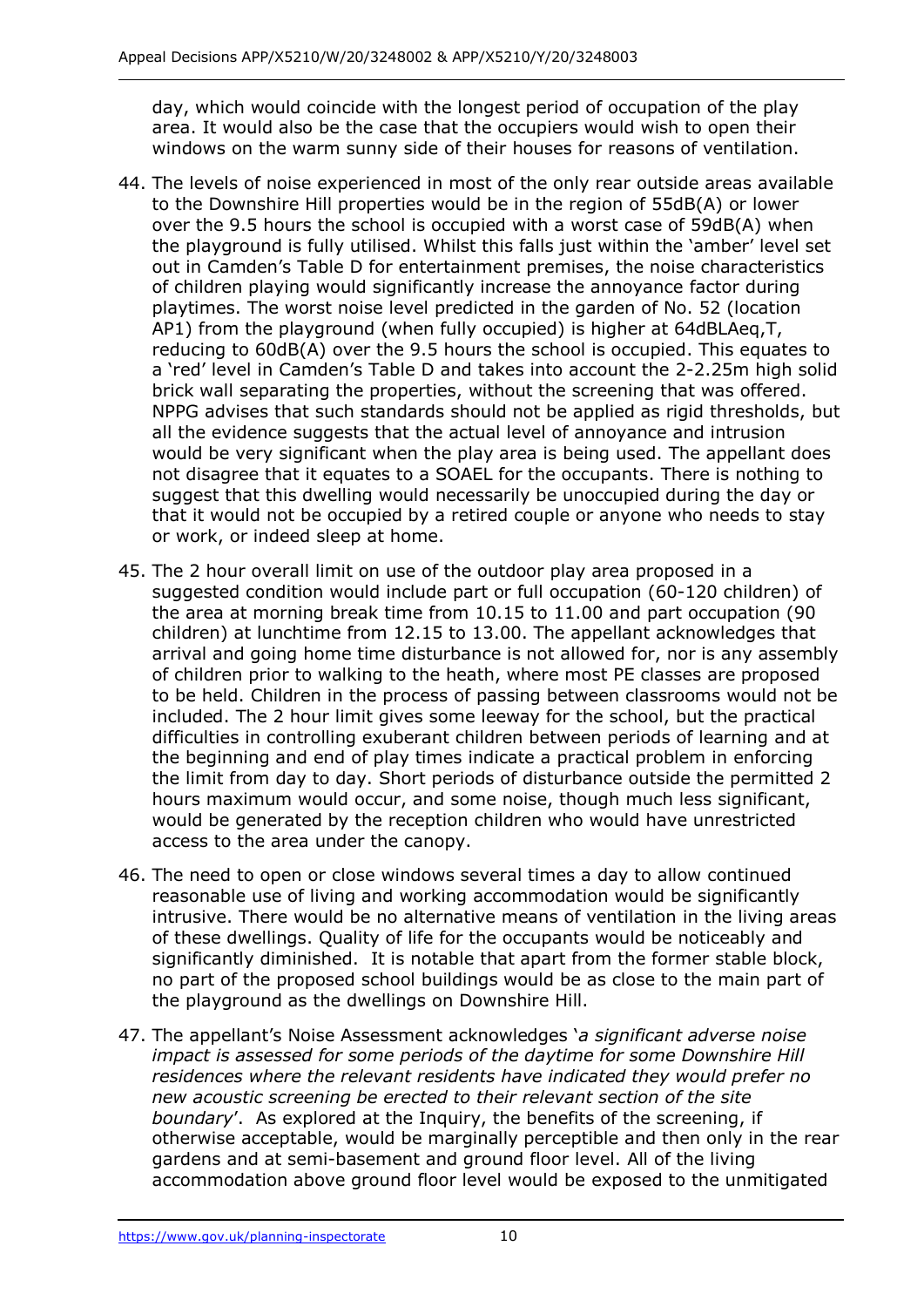effects of noise from the play area. All the evidence indicates that the acknowledged significant noise impact would be substantially worsened by the unique noise characteristic of children letting off steam and interacting as they should be able to do without hindrance. The sudden, 'peaky' characteristic of noise from children playing also has an emotional content that is disturbing. Tonality lowers the threshold where SOAEL occurs and this factor has not been appropriately allowed for. Whilst intermittent, the resulting behaviour change would be permanent. Occurring for half the year, it would be unacceptably intrusive in the small outdoor areas and the south east facing rooms of houses at 50, 51 and 52 Downshire Hill. The effect would be less at other nearby adjoining properties but still noticeable and capable of bringing about a change in behaviour by the occupiers.

- 48. The use of the police station car park as a play area would represent a significant and adverse, intrusive impact for local occupiers that would lead to considerable annoyance and a reduction in their quality of life with a material change in behaviour. It would be equivalent to a SOAEL in the garden of the semi-basement flat at No. 52, as set out in NPPG. Whilst not meeting the threshold guidance for SOAEL in NPPG that occupiers would be 'having to keep windows closed most of the time because of the noise', the need to open or close windows inside dwellings at least 4 times a day would be annoying. Noise pollution depends not just on the physical aspects of the sound itself, but also the human reaction to it, and noise from children playing tips the effect here forward towards meeting the threshold of SOAEL if not surpassing it. The effect would not be capable of effective mitigation and is undesirable. It would conflict with national guidance at paragraph 180 of the NPPF and with the aims of LP policy A1 concerning protecting quality of life. The harm caused has to be seen in the context of the need to seek sustainable development and the overall benefits of the proposal.
- 49. The appellant draws attention to 20 schools where residential windows lie within 5m distance of a playground area. That relationship may be tolerated for many reasons but does not take away from the consequences of introducing such a use in very close proximity to existing dwellings where it has not existed before and where the occupiers have no means of avoiding or effectively mitigating the annoyance caused.

## *Whether the location would be appropriate for a school, having regard to air quality*

- 50. There is no dispute that the proposed development has the potential to expose future users to elevated pollution levels from traffic. This was established through dispersion modelling in the appellant's Air Quality Assessment (AQA). There is no argument that the site lies next to a busy road.
- 51. There is no safe level of air pollution and pollution from motor vehicles in particular is a matter of great public concern. The policy background is consistent in being firmly in favour of avoiding locating schools in areas unacceptably exposed to pollution and locally, to reduce pupil's exposure to poor air quality. The whole Borough is in an Air Quality Management Area. Camden's Clean Air Action Plan (CAAP) 2019-2022 notes that the Borough has been in breach of the national air quality objectives for NO2. NO2 is a reliable marker for levels of other pollutants.
- 52. There has been an improvement in NO2 levels across London in recent years and this is expected to continue. The appellant states that on current trends,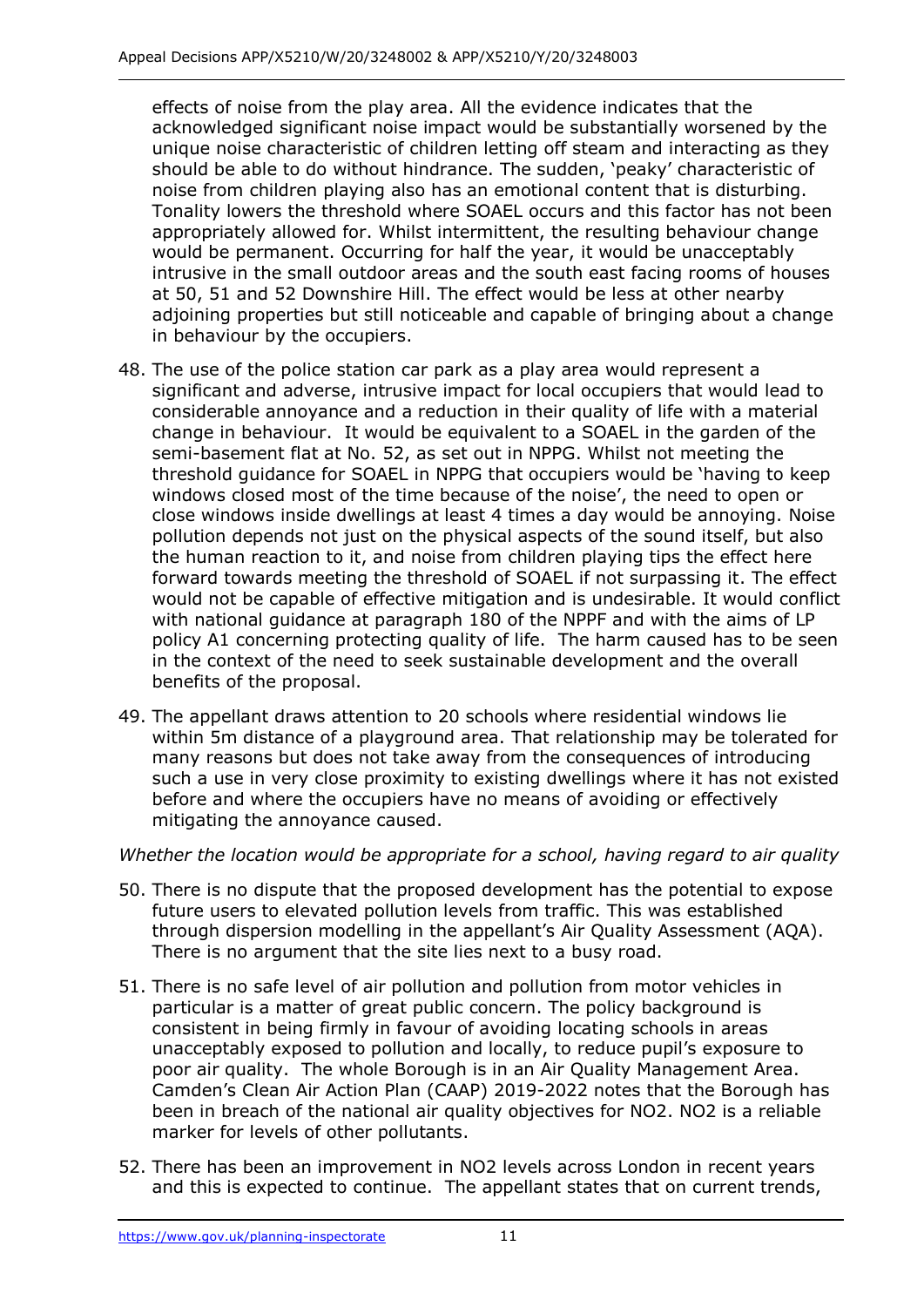within 4 years of the school opening, it is unlikely that, even on an annual mean basis, the roadside in Rosslyn Hill would be a place where "unacceptable levels" of air pollution would be expected. However there is a degree of uncertainty as to how air quality is affected by local factors such as building profiles and urban geometry and actual pollution levels can vary significantly.

- 53. Children travelling to the school are likely to walk for only a few minutes on the Rosslyn Hill trunk road or on the adjoining Downshire Hill. Some would travel on main roads to reach the school, increasing their exposure, and some would pass through suburban residential streets perhaps following a safe route established through Camden's consultation on clean routes to school, set out in the CAAP. That situation would be similar to children attending many other schools.
- 54. Levels of NO2 in the playground area are likely to be elevated due mainly to traffic on Rosslyn Hill, ranging from 34-37  $\mu$ g/m3<sup>9</sup>. Air quality monitoring from February – May 2019 indicated annualised bias-corrected levels ranging from 19.6-28.7  $\mu$ g/m3<sup>10</sup> for the playground but measurement was only carried out for a limited period. Measurement over a whole year would have inspired greater confidence, as the appellant acknowledged. These levels would be below the 40 μg/m3 annual mean air quality objective, even without considering the 'impeding' effect of the building.
- 55. Air quality inside the school would be controlled by providing mechanical ventilation to all the main classrooms and internal areas where there is a risk of exceeding Air Pollution Exposure Criteria  $A<sup>11</sup>$  (APEC-A), using air taken in through vents at the rear. The main parties agreed that children would not experience short term exposure to ground level concentrations above the hourly limit value<sup>12</sup>. I agree. The evidence indicates that the air quality in the building and on the site overall would not breach acceptable limits<sup>13</sup>.
- 56. Having said that, young children are an especially vulnerable group. There would still be a degree of exposure that might be avoided if the school was not on a busy road. The predicted NO2 concentrations in the play area are not expected to exceed acceptable limits in terms of policy but would still be elevated compared with a location away from a busy thoroughfare, even taking account of the shielding effect of the existing building. Importantly, air would be taken from this area to be circulated around the building to avoid breaching an accepted risk of exceedance in classrooms. I observed traffic queueing from time to time in Downshire Hill to join Rosslyn Hill which would add to pollution levels at times when children are arriving in the morning. The levels of NO2 and particulates on Rosslyn Hill are documented.
- 57. The explanatory text to LonP policy 7.14 says at paragraph 7.51 that '*Increased exposure to existing poor air quality should be minimised by avoiding introduction of potentially new sensitive receptors in locations where they will be affected by existing sources of air pollution (such as road traffic …..) Particular attention should be paid to development proposals such*

<sup>&</sup>lt;sup>9</sup> CD01.01 AQA Figure 6 (predicted annual mean). Levels of  $34.34 - 40.03 \mu g/m3$  are predicted in the play area on p30 of the AQA

<sup>&</sup>lt;sup>10</sup> CD01.02 Air Quality Monitoring Report Rev 1 June 2019

<sup>&</sup>lt;sup>11</sup> London Councils Air Quality and Planning Guidance

<sup>&</sup>lt;sup>12</sup> 200 μg/m3 1-hour mean; not to be exceeded more than 18 times a year

<sup>&</sup>lt;sup>13</sup> Objectives set out in The Air Quality Strategy for England, Scotland, Wales and Northern Ireland, DEFRA, 2007 and CD08.04 Defra- "Local Air Quality Management, Technical Guidance, TG16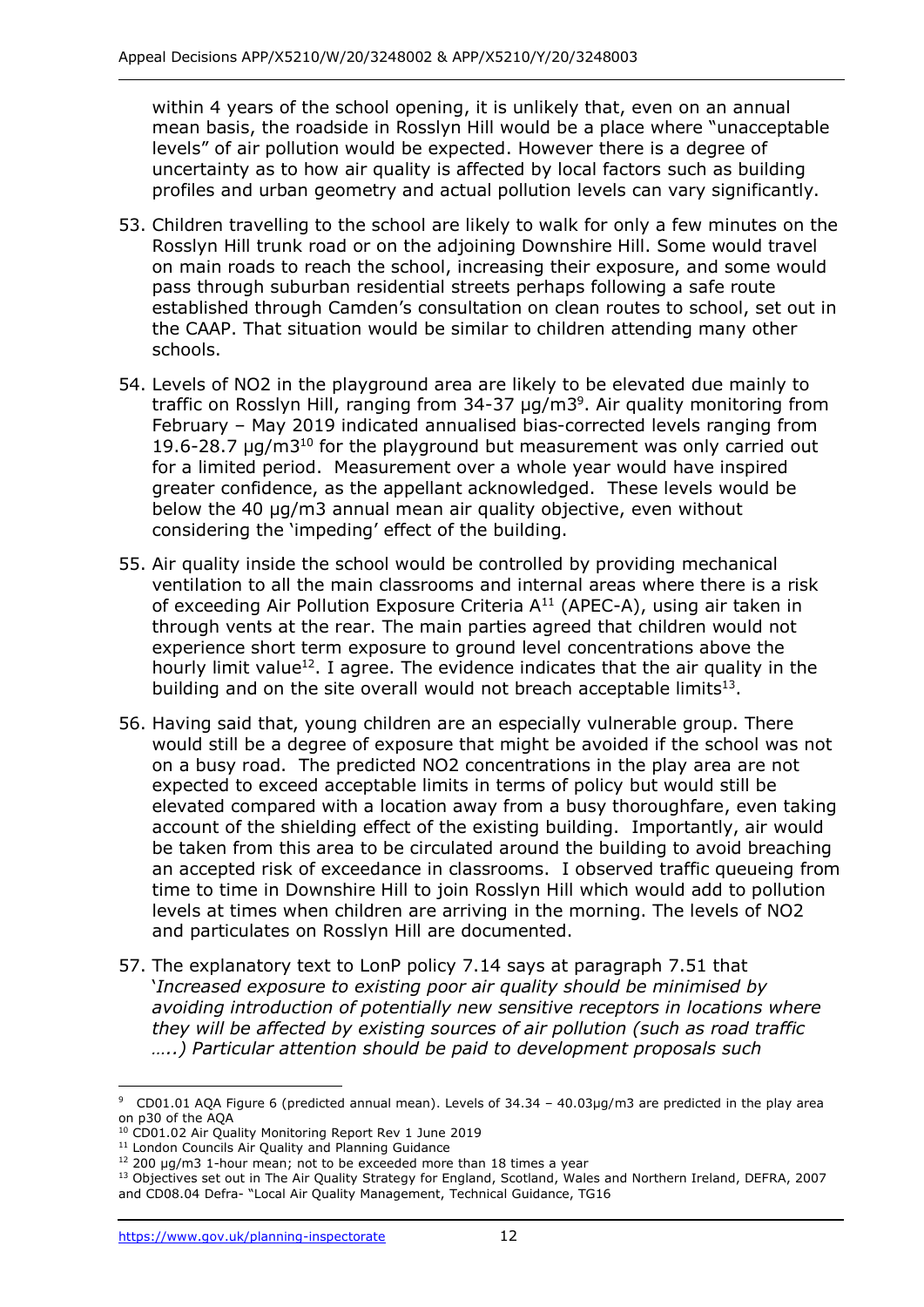*as……schools'*. The policy itself advises that 'development proposals should minimise increased exposure to existing poor air quality and make provision to address local problems of air quality (particularly within AQMAs) and where development is likely to be used by large numbers of those particularly vulnerable to poor air quality, such as children…'. It is the Mayor's stated aim to reduce the exposure of Londoners to harmful pollution, especially at priority locations like schools.

- 58. Emerging policy S3 of the RLonP advises at paragraph B(3) that development proposals for education and childcare facilities should locate entrances and playgrounds away from busy roads. The explanatory text indicates that this is to benefit from reduced levels of air pollution as well as noise and road danger. The text also includes aspirational goals for natural features in playgrounds such as trees, greenery and spaces for food growing, which it acknowledges can sometimes be difficult to achieve in London. The selected site for this new school signally fails the policy objective and largely fails the aspirational goals. There would still be a degree of pollution experienced by children that would be avoided had the site not been on a busy road. The measures that need to be put in place to avoid unacceptable pollution inside the building in terms of artificial ventilation and sealing the openings facing Rosslyn Hill are selfevident. Considerable weight attaches to this policy conflict. The temporary site at the Jubilee Centre is away from busy roads.
- 59. Taking account of the appellant's closing arguments, the Downshire Hill entrance, about 40m from Rosslyn Hill, could not be considered to be 'away from a busy road' having regard to the AQA figures produced for the appellant. The conflict with S3 arises from the site's location on a corner on a busy road, where there are greater risks to a vulnerable group. Pollution levels fall significantly away from busy roads. The aim is not inconsistent with the avoidance of pollution objectives of national policy in paragraph 180 of the NPPF and emerging policy S3 is not the subject of any proposed revision. To reach the temporary school site, children have to walk to, wait for and travel on buses along main roads. However, no information is provided on the conditions that children actually experience. The situation is temporary.
- 60. The proposed development would not conflict with the air quality aims of paragraphs 170(e) and 181 of the NPPF or LP policies A1 or CC4, or policy TT1 of the HNP, but the building's location cannot be changed. It will always be next to a main road where there is an increased risk and the potential for harm due to increased levels of air-borne pollutants. The conflict with emerging RLonP policy S3 remains.

*The effect of the proposed development on the architectural quality and historic interest of the former police station and magistrate's court, which is listed at Grade II*

61. The building has been adapted, extended and the internal layout altered on several occasions, most recently in the late  $20<sup>th</sup>$  century, to suit evolving police operations. These have affected many of the original internal finishes and removed or added room dividing walls. The appellant provides a 'summary of significance' at paragraphs 4.51-4 of the appellant's Heritage Statement. Amongst other things, it says '*The Police Station is also illustrative of the emerging ideas concerning accommodation within the Metropolitan Police during the early C20. It was the first time a Police Station in Hampstead also*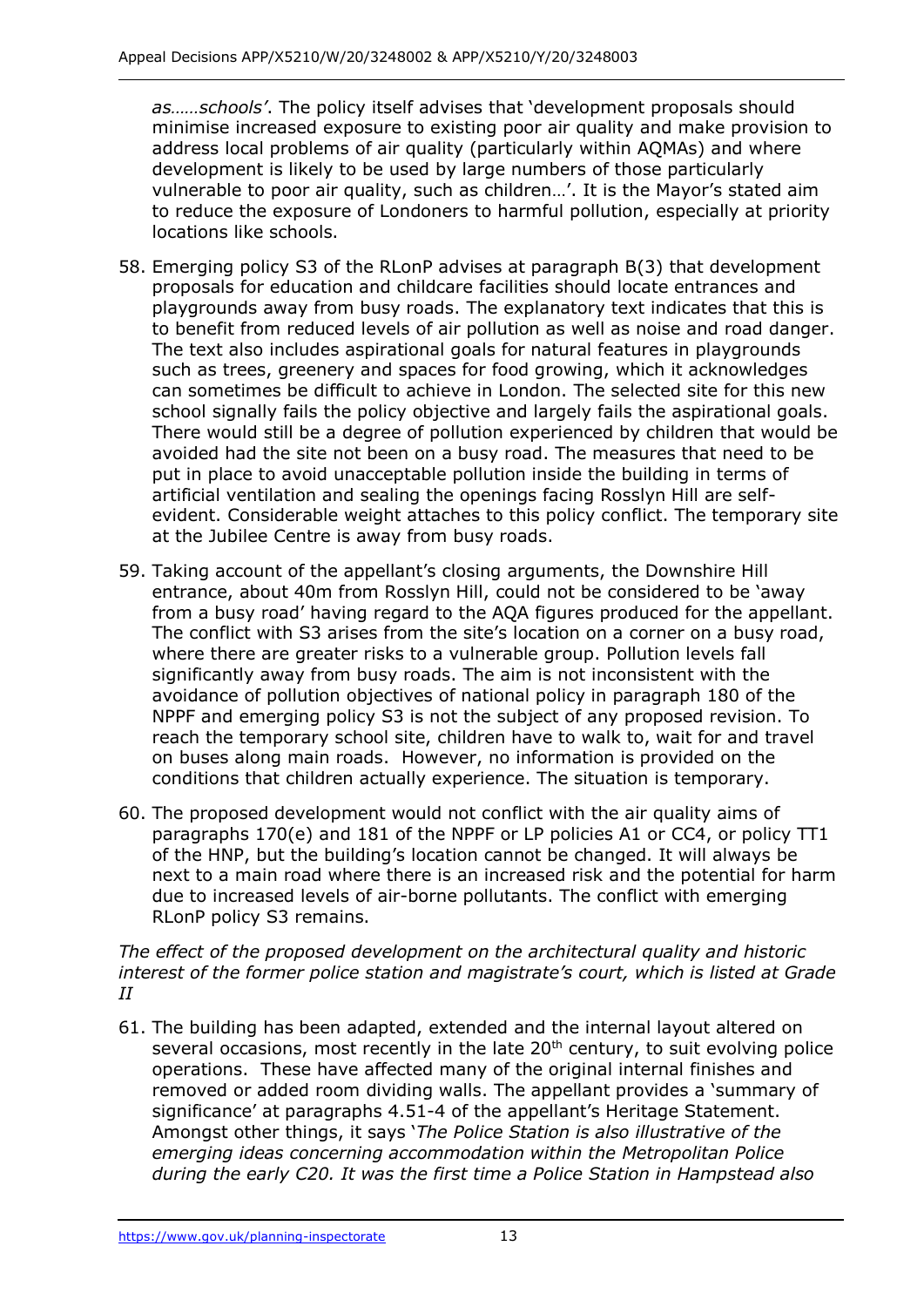*incorporated a Magistrates' court and was also the first court to have additional rooms specifically for dealing with juvenile cases and as such was seen as the forerunner of the juvenile justice system*'.

- 62. This accords with the enhanced list entry, which was updated at the request of the Department for Education in February 2018. This further advises that *'the hierarchy of spaces is expressed in the internal detailing, and the stairs, in particular, reflect the status and character of the different areas*' and '*The Police Station is plainly detailed internally, but has architectural features, such as the rounded angles of the walls, and its plan form, which reflect its function*'.
- 63. Historic England Advice Note 2 *Making Changes to Heritage Assets* advises at paragraph 45 that the plan form of a building is frequently one of its most important characteristics. Despite changes in the arrangement of rooms and means of access throughout the building, the original layout of Hampstead Police Station is still plain to see including the disposition of the police station function including cells, public areas, living accommodation (to a lesser extent), and most clearly the court area. The need for police officers to live in the premises diminished greatly over time and the space was adapted later for use as offices. Nevertheless, original chimney breasts remain, albeit now without hearths or fire surrounds. The original cells and medical room are still extant with interesting detailing and finishes. Finishes and detailing were essentially functional from the start and many cornices and skirtings remain along with tiled walls to dado height.
- 64. The creation of a new ground floor school hall and new wide span classrooms within a building originally comprising mainly small scale spaces would involve demolition of much of the existing interior walls and partitions and new structural works with new mass concrete foundations<sup>14</sup>. Heavy transfer and long span steel beams and column supports would be necessary where existing load bearing walls are removed, especially over the new hall and under the magistrate's court. New cranked beams are proposed to support the roof at second floor. Internal flue stacks are all proposed to be removed in the interests of saving dead weight that would otherwise bear down on new beams. New structure would be added to support masonry stacks remaining above the top floor. All of these works would transform the original structural integrity of the building.
- 65. For convenience, I considering the impact in the order set out in the Heritage Statement.

#### *Change to educational use*

- 66. The building is surplus to police requirements and has been sold. Whilst the best use for a listed building is usually its original use, there is no prospect of this building ever being needed to function in the same way that it did in 1913 or even 1998. In principle, the proposed school use with community use fulfils a civic function and could be appropriate given the visual prominence and status of the building in the local area.
- 67. Having said that, alternative uses that might involve less intrusive internal alterations, such as residential or office use, have not been explored. Whether

<sup>&</sup>lt;sup>14</sup> Referring to CD01.38 Structural Report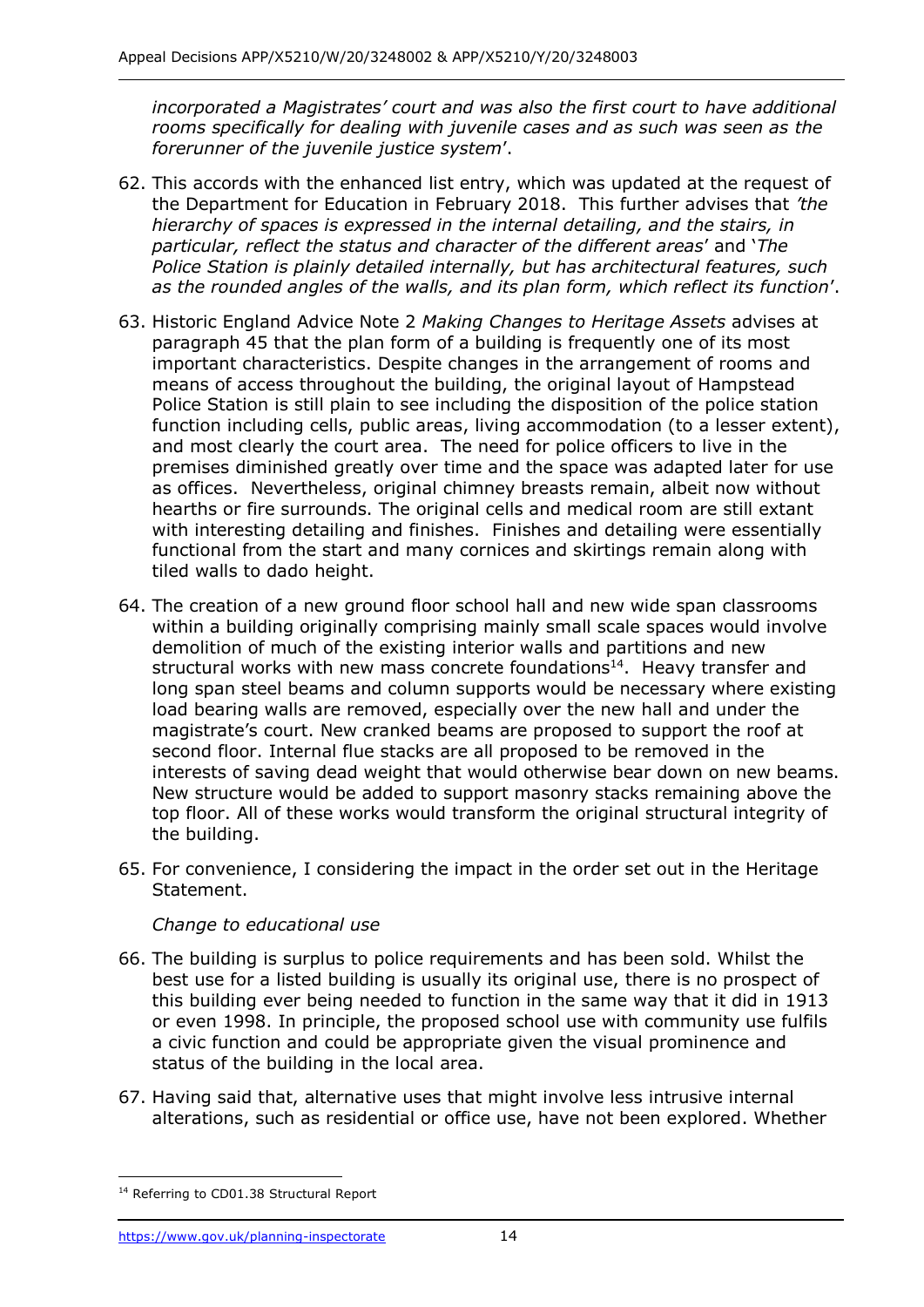the building can be adapted for use as a school without unacceptable impact on its heritage significance depends on the nature of the works proposed.

*The effect of physical external works on significance*

- 68. The external envelope was originally constructed to a very high level of finish and quality. New roof-mounted heat pumps are unlikely to be prominent seen from the street and could be subject to conditions requiring details of mounting and connections. Other adaptations involving ducts and pipework would be at the rear and would not seriously compromise the architectural or heritage interest of the building. The proposed changes would preserve the fabric for the future.
- 69. Changes to the rear involve removing later additions and steel staircases used for escape and to facilitate access from the cells and holding areas to the court. The stairs are of simple utilitarian construction. Although of some historic interest, they would have limited practical value in any potential re-use of the building. Their removal would not seriously affect the ability to understand its original concept and function.
- 70. Providing that construction details are sympathetic to the character of the existing building, the proposal to install a ramp providing disabled access to the front entrance within the lightwell, supported on new steel sections and existing buttresses, and move the entrance steps forward in matching materials would not significantly diminish the architectural quality or historic interest of the listed building. Likewise adapting the old section house side entrance for disabled access would not compromise the ability to understand the buildings architectural or historic quality. The construction details could be subject to appropriate conditions requiring the prior approval of the Council. The contribution that the building makes to the character and appearance of the Hampstead Conservation Area would be preserved.

*The effect of physical internal works on significance*

- 71. Adapting a building that was originally designed to contain three very separate functions for modern school use would inevitably involve substantial alterations to accommodate the education and circulation of pupils and staff in a reasonably safe and efficient way. The alterations carried out by the police had already brought about greater flexibility throughout the building by making various openings, but the degree of change now proposed is of an entirely different order. It can only be assumed that the enhanced list entry had only limited bearing on the design solution adopted, which appears to follow mainly from the requirements of the brief for a state-funded school.
- 72. The ground floor of the main building would essentially be gutted, no part of the cell wing or residential accommodation remaining. The new layout would not resemble the old except in the retention of the central stair, the significance of this greatly reduced by the balustrade being boxed in. The retention of 2 cell doors (late  $20<sup>th</sup>$  century) elsewhere on the lower ground floor would be of significantly less interest than a complete cell in its original position. Likewise, limited areas of restored dado tiling would be little more than a gesture towards the original function and purpose of the central part of the plan. The insertion of a new secondary stair at the rear of the formal rooms with large bay windows at lower ground, ground and first floor levels would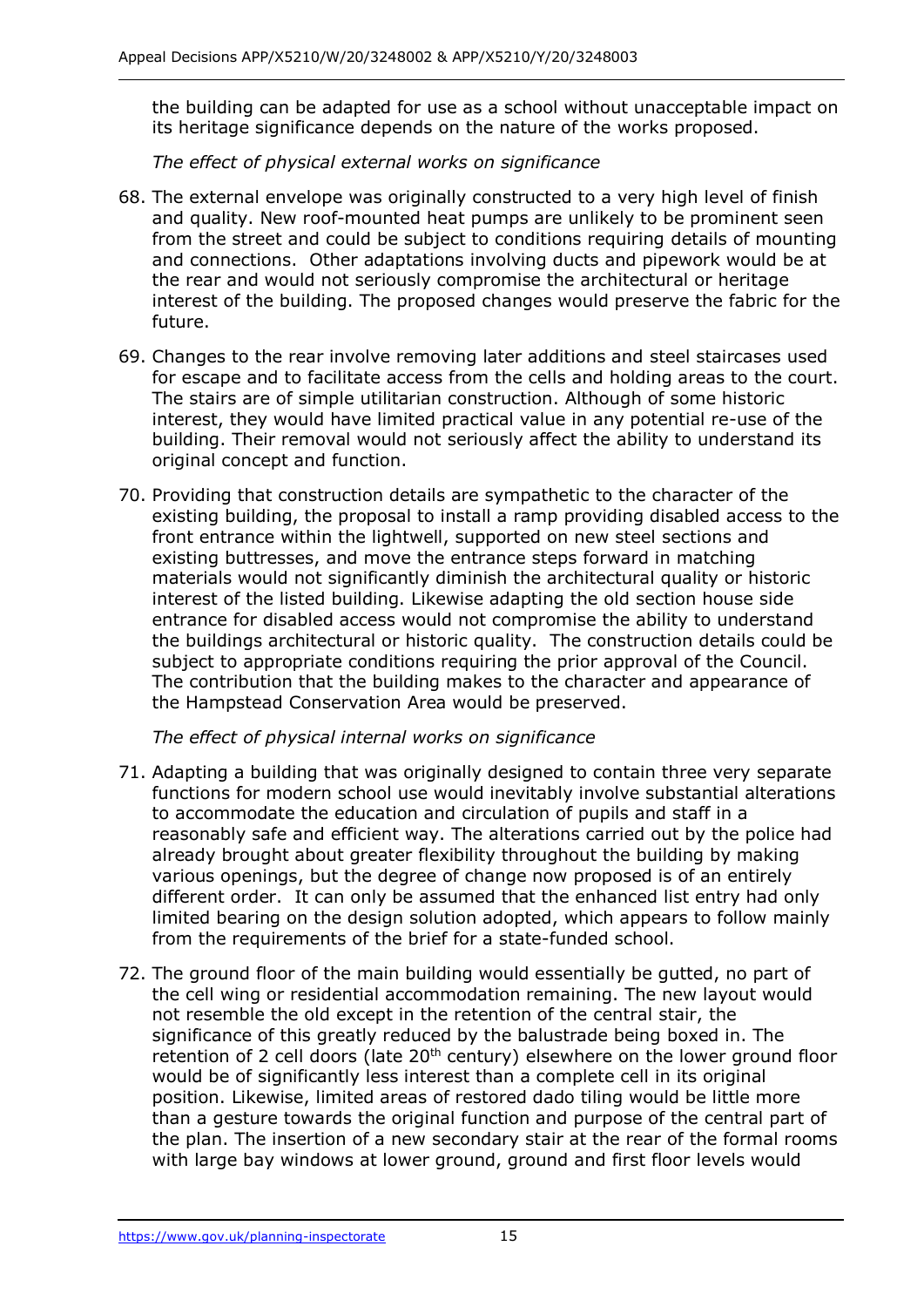significantly change the proportions of the rooms and their pre-eminence in the layout.

- 73. The insertion of a service function (lavatories) behind 4 of the 7 prominent large sash windows at ground floor level in the main façade would appear distinctly odd given the large size of these windows and their portland stone surrounds emphasising these openings in the original design. The need for privacy adjacent to the new ramped access would involve measures that would look very different.
- 74. The adaptation of this building for school use would involve very significant demolition and creation of new classrooms and circulation areas, quite different to its use throughout 100 years as a police station. All traces of the former use would be erased except for minor remnants. It has not been demonstrated that alterations have only been proposed where absolutely necessary. The proposed plan form imposes a largely clean sweep of the room arrangement and completely subsumes most of the original layout and subsequent alterations (a key element, according to the revised list entry). Even small details have been erased, such as the rounded angles, which were intended to reduce the risk of injury and allow some vision round corners, ideas which could be useful in schools. It is unclear why the balustrade to the main stair needs to be completely encased in plywood, preventing any appreciation of its original simple robust design. The original chimney pieces are proposed to be completely removed, for no persuasive reason beyond creating a clean horizontal wall surface.
- 75. The court complex is described as 'the most intact and important internal space within the building, making a high contribution to its significance'. The removal of most of the fixtures in the former magistrate's court and ancillary accommodation, would amount to harm to architectural and historic interest. These features are as designed and constructed in 1913 and are specifically referred to in the listing entry. The space does not obviously lend itself to use for other purposes, apart from occasional roles in historical crime dramas by film and tv companies. The most elaborate detailing in the public entrance lobby, staircase and balustrade, wood panelling and dentil detailing would be repaired, re-finished and retained and the remaining fittings (except the magistrates' bench, which it is understood is to be kept) could be recorded for posterity by imposing a suitable condition. The room would still be understood to be a former courtroom. The important natural daylight from the lantern roof would be retained. I do not find that the proposed use of the courtroom and the ancillary space below as business/enterprise space contravenes Historic England advice or national guidance on optimum viable use. The proposed relocation of the magistrate's timber screen to the Rosslyn Hill entrance would enhance the public perception of this area.
- 76. Having said that, overall, I conclude that the scheme is designed not on the basis of causing the least impact to heritage significance, as advised in NPPG, but on the basis of ensuring that the requirements of a modern school are most efficiently met within a 107 year old building. It has not been shown that retaining historic fabric or plan form has been given sufficient attention in the balance required. The very limited enhancements that are offered pale into insignificance compared with the extent of loss of original fabric and layout. In the new incarnation as a school, so much would be removed that it would not be possible for a visitor to easily appreciate the original layout or the evolution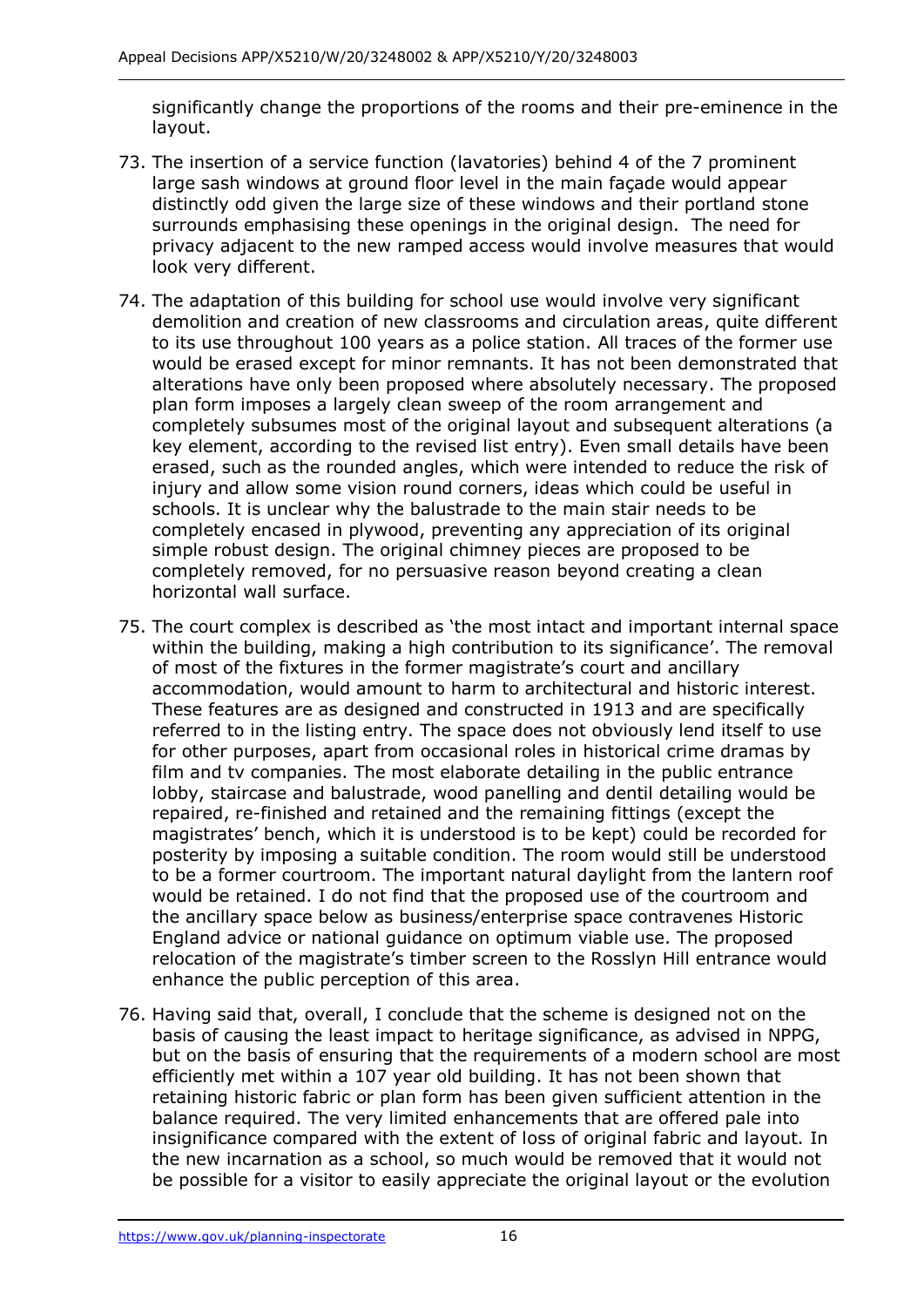of police operations over time. Whilst serious, given the retained impressive fabric of the elevations and the extent of alterations and removal of features already brought about by the police over many years, the harm would not reach the threshold of 'substantial', in the terms set out in paragraph 195 of the NPPF and in NPPG. The original layout, expressly mentioned in the enhanced listing, is currently straightforward to understand. The more or less complete obliteration of the ground floor room arrangement indicates that the level of harm would be at the upper end of the scale of 'less than substantial'.

- 77. The building is in good condition and is not 'at risk'. There is no suggestion that other uses may not provide a viable future for the building, that could be less harmful. No alternative schemes have been prepared for alternative uses but residential or office use would not necessarily require the insertion of the wide spans necessary for classrooms and the school assembly hall. The arguments put forward only justify the extent of the losses proposed, which would be permanent, in connection with use as a school. It is not accepted that the proposed use as a school would be the optimum viable future use for the building, which would retain its public presence and visual impact in the area.
- 78. The heritage benefits, which in themselves are welcome, include the retention and re-use of the stable block, the separation of the court area from the rest of the building, the removal of certain  $20<sup>th</sup>$  century internal elements such as the partition wall alongside the stair from the magistrates' court entrance to the public waiting room and associated restoration of the original ceiling in this area, the removal of new build elements and other accretions at the rear, the removal of servicing elements on the south eastern elevation, the removal of the bin store, a double cell lock-up and a metal tower in the central yard; and the overall repair and restoration of the external envelope.
- 79. The extent of the harm caused by the internal alterations to structure and layout significantly outweigh the benefits. The NPPF indicates that when considering the impact of a proposed development on the significance of a designated heritage asset, great weight should be given to the asset's conservation, irrespective of whether any potential harm amounts to substantial harm, total loss or less than substantial harm to its significance. The proposed scheme would conflict with the heritage protection aims of LP policy D2 and NP policy DH2. In accordance with paragraph 196 of the NPPF, this harm has to be considered in the balance in the light of the public benefits.

## **Other matters**

80. A signed and dated S106 Agreement has been submitted which would facilitate, amongst other things, car free development for the school and the office B1 use, the School Travel Plan and associated monitoring, the appointment of a local resident representative as a Community Governor, a Servicing Management Plan, a Construction Management Plan, a financial contribution for highways works and Traffic Management Order changes, and the provision of off-site cycle parking. If I was otherwise minded to allow the appeals, the Agreement would carry significant weight.

## **Conclusion**

81. The NPPF advises at paragraph 94 that local planning authorities should take a proactive, positive and collaborative approach to meeting the requirement to provide a sufficient choice of school places to meet the needs of existing and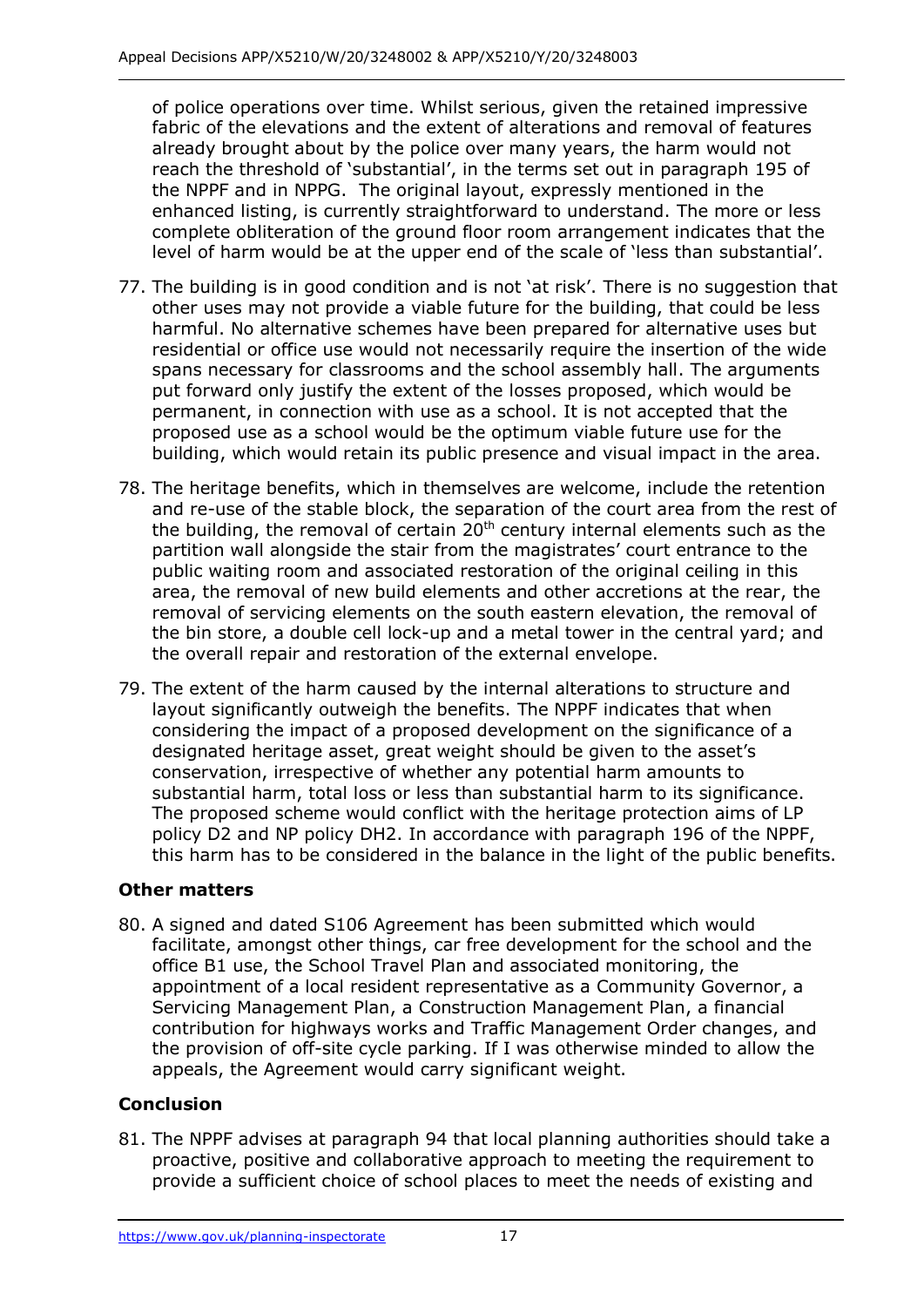new communities. Great weight attaches to the need to create, expand or alter schools through the preparation of plans and decisions on applications. This follows from the Secretary of State's August 2011 policy statement which advises that creating free schools is one of the Government's flagship policies.

- 82. The HCRD and local objectors draw attention to the number of schools in the area but this is of limited relevance when, as in this case, demand is apparent because of the limited availability of non-faith or non-fee paying schools. Accordingly great weight must be given to the prospect of a permanent local site for the Abacus School which is rated 'outstanding' by OFSTED, is popular and is well-supported by parents. However, the objective of sustainable development includes interdependent economic, social and environmental aims which include taking into account the likely effects of pollution, and avoiding noise giving rise to significant adverse impacts on health and the quality of life. Another aim encompassed in the objective of sustainable development is that development should contribute to protecting and enhancing the historic environment.
- 83. The benefits of a local school site for local children are very significant and attract great weight. The disbenefits arise from 1) the need to adapt a building not designed for school use with distinct architectural and heritage value, necessitating very significant intrusive alteration with limited heritage benefits, amounting to a high level of 'less than substantial' harm; 2) the siting of the school close to a busy road, inevitably exposing children for the foreseeable future to higher relative levels of pollution, more serious at certain times of day, contrary to emerging policy in the RLonP which attracts significant weight; and 3) the substantial level of annoyance and reduction in the quality of life for neighbouring occupiers in Downshire Hill due to noise. The latter is a consequence of the limited area available for play which is too close to existing dwellings and the ineffectiveness and unintended effects of the proposed mitigation measures. The need for a condition limiting play and requiring constant supervision and control of children to ensure the limit is not breached indicates the gravity of the fundamental issue of noise. Cumulatively, these matters considerably outweigh the benefits of utilising this building. The scheme should not proceed.
- 84. For all the above reasons, the appeals should be dismissed.

*Paul Jackson*

INSPECTOR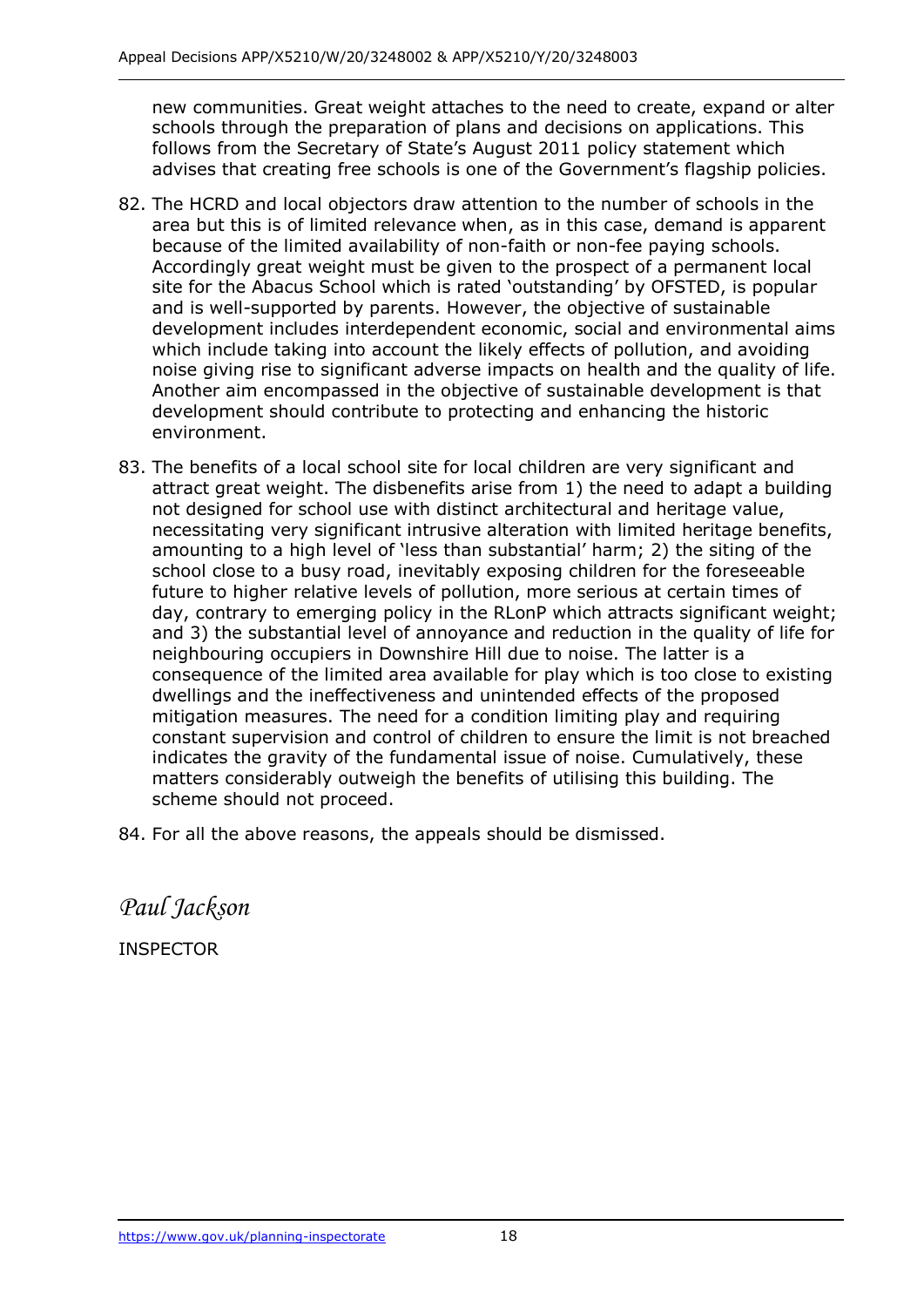## **APPEARANCES**

### FOR THE LOCAL PLANNING AUTHORITY: Morag Ellis **Morag Ellis** Queens Counsel She called: Stephen Burke MSc/DIC BE (Civil) AMICE Principal Transport Planner, LB Camden Michael Bull PhD, DIC, BSc (Hons), CEng, CEnv, CSci, FIAQM MIEnvSc MIChemE Director, Ove Arup & Partners Ltd Dani Fiumicelli BSc (Hons) Technical Director, Vanguardia Limited **Nick Baxter MSc** (EurUrbCons) BA (Hons) Conservation Officer, LB Camden John Sheehy MSc BA (Hons) Senior Planning Officer, LB Camden FOR THE APPELLANT: Reuben Taylor Alex Goodman Queens Counsel Of Counsel They called: Nicholas Ferguson BA (HONS) MCIHT Associate Transport Consultant Conal Kearney MSc BEng (Hons) MIAQM IEnvSc Head of Noise and Air Quality, Ensafe Neil Jarman BSc (Hons) CEng MCIBSE MIOA Acoustic Consultant, Cole Jarman Tim Byrne BRTP (Hons) BBusMan MRTPI **MRICS** Director Planning, Development & Heritage, JLL Paul Crisp MA BSc (Hons) DipTP MRTPI IHBC Head of Heritage and Townscape, JLL FOR THE HAMPSTEAD COMMUNITY for RESPONSIBLE DEVELOPMENT (HCRD): Esther Drabkin-Reiter **Counsel**

She called: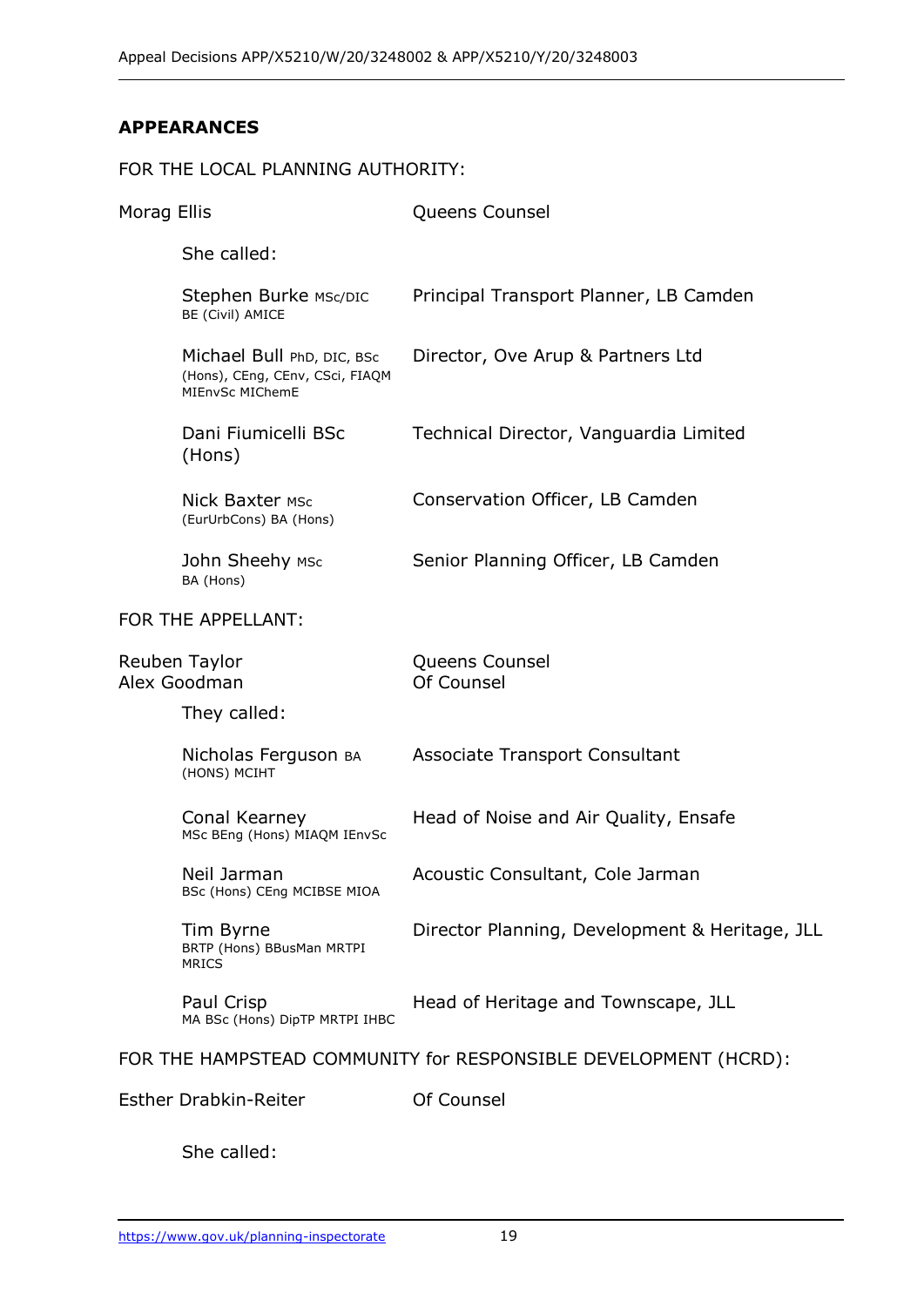| <b>Andrew Murdoch BSc Civil</b><br>Engineering, CIHT                    | ttp consulting                                             |
|-------------------------------------------------------------------------|------------------------------------------------------------|
| Oliver Froment BBA (Hons)<br>Dip OL MBA-MMS                             |                                                            |
| Stephen Grosz BA MA                                                     |                                                            |
| Sara Watt BA(Hons)<br>PGDipArchaeol DipEnvPol<br>PGCert Arch Hist MCIfA | Asset Heritage Consulting Ltd                              |
| <b>Andrew Neale</b><br><b>BSc DipArch RIBA</b>                          |                                                            |
| <b>INTERESTED PERSONS:</b>                                              |                                                            |
| Vicki Briody                                                            | <b>Head Teacher</b>                                        |
| John Joseph MBE                                                         | <b>Local Resident</b>                                      |
| Andy Yarrow<br><b>Emily McCarron</b>                                    | <b>Anthem Trust</b><br>Local resident                      |
| <b>Mandy Simpson</b>                                                    | Local resident                                             |
| Zela Kendall                                                            | Local resident                                             |
| Farman Lalji                                                            | Local resident                                             |
| Vadim Sobolevski                                                        | Local resident                                             |
| <b>Cllr Louisa Pottitt</b>                                              | <b>Local Councillor</b>                                    |
| <b>Cllr Tom Simon</b>                                                   | <b>Local Councillor</b>                                    |
| <b>Annette Ross</b>                                                     | Letting Manager                                            |
| Cllr Maria Higson                                                       | <b>Local Councillor</b>                                    |
| Kimberly Turner                                                         | Local resident                                             |
| Linda and Michael Grove                                                 | Local residents                                            |
| Darla Hocking                                                           | Local resident                                             |
| Jenny Kananov                                                           | Local resident                                             |
| Ari Pattanayak<br>Dr Kim Issroff                                        | Local resident<br>Chair of Governors, Fleet primary School |
| David Castle                                                            | <b>Heath and Hampstead Society</b>                         |
|                                                                         |                                                            |

Muna Levan-Harris Local resident

#### DOCUMENTS

- 1 HCRD list of witnesses
- 2 Gov.uk: Guidance for full opening: schools, Sep 2020
- 3 Camden and Islington Department of Public Health: Children Returning to Primary School and Nurseries, May 2020, provided by HCRD
- 4 TfL STARS accreditation criteria and a list of activities that count towards accreditation, provided by HCRD
- 5 Appellant's Gold STAR Accreditation Website
- 6 Evidence of Stephen Burke –clarifications following re-examination